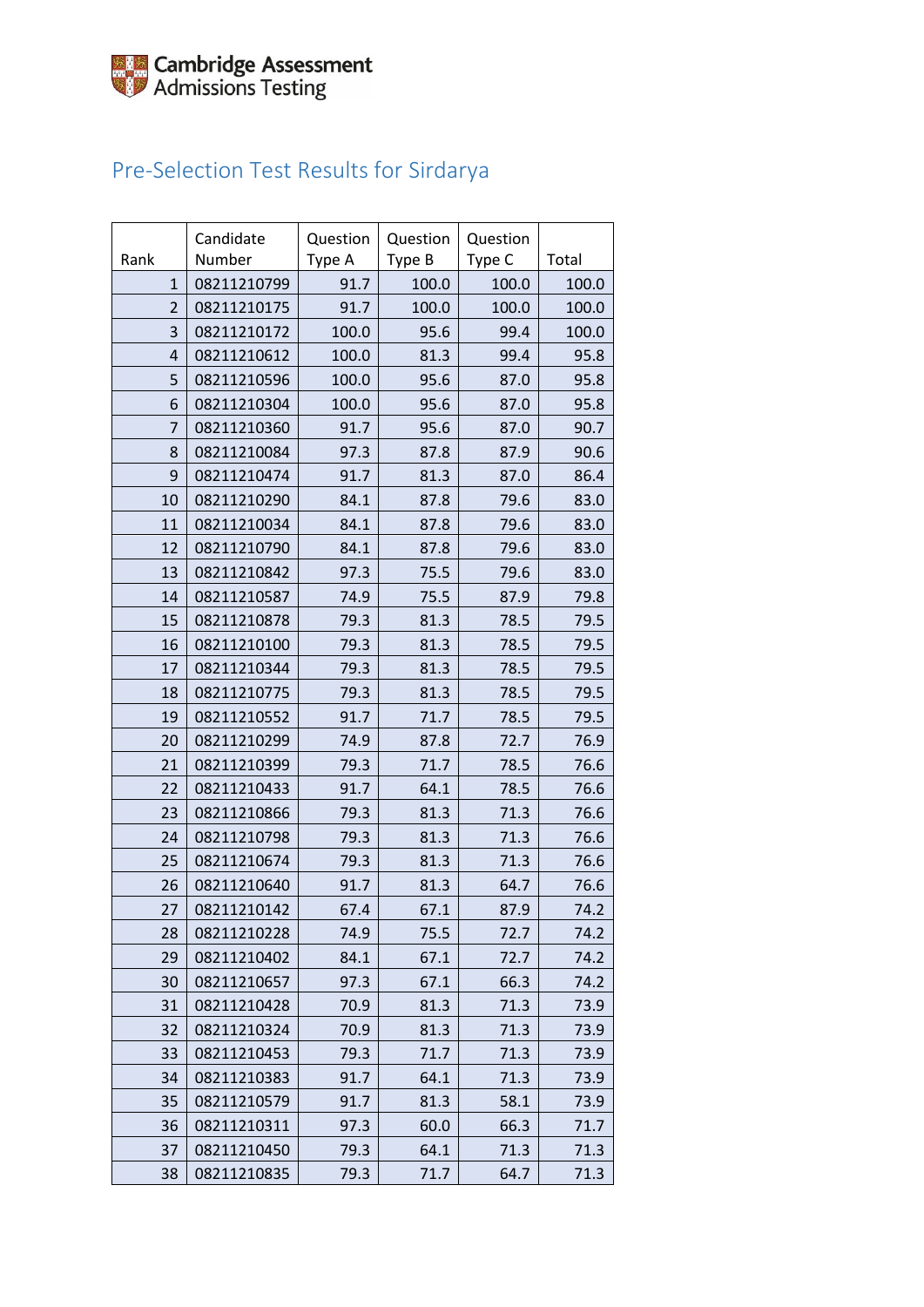

|      | Candidate   | Question | Question | Question |       |
|------|-------------|----------|----------|----------|-------|
| Rank | Number      | Type A   | Type B   | Type C   | Total |
| 39   | 08211210869 | 79.3     | 71.7     | 64.7     | 71.3  |
| 40   | 08211210521 | 79.3     | 81.3     | 58.1     | 71.3  |
| 41   | 08211210566 | 74.9     | 53.3     | 79.6     | 69.2  |
| 42   | 08211210409 | 74.9     | 60.0     | 72.7     | 69.2  |
| 43   | 08211210751 | 67.4     | 75.5     | 66.3     | 69.2  |
| 44   | 08211210578 | 74.9     | 67.1     | 66.3     | 69.2  |
| 45   | 08211210244 | 74.9     | 67.1     | 66.3     | 69.2  |
| 46   | 08211210396 | 84.1     | 67.1     | 60.0     | 69.2  |
| 47   | 08211210371 | 97.3     | 60.0     | 60.0     | 69.2  |
| 48   | 08211210211 | 51.2     | 71.7     | 87.0     | 68.8  |
| 49   | 08211210329 | 63.9     | 64.1     | 78.5     | 68.8  |
| 50   | 08211210176 | 70.9     | 64.1     | 71.3     | 68.8  |
| 51   | 08211210157 | 70.9     | 64.1     | 71.3     | 68.8  |
| 52   | 08211210374 | 70.9     | 71.7     | 64.7     | 68.8  |
| 53   | 08211210379 | 70.9     | 71.7     | 64.7     | 68.8  |
| 54   | 08211210796 | 70.9     | 71.7     | 64.7     | 68.8  |
| 55   | 08211210080 | 79.3     | 64.1     | 64.7     | 68.8  |
| 56   | 08211210250 | 79.3     | 64.1     | 64.7     | 68.8  |
| 57   | 08211210813 | 79.3     | 64.1     | 64.7     | 68.8  |
| 58   | 08211210024 | 63.9     | 95.6     | 58.1     | 68.8  |
| 59   | 08211210180 | 70.9     | 81.3     | 58.1     | 68.8  |
| 60   | 08211210729 | 70.9     | 81.3     | 58.1     | 68.8  |
| 61   | 08211210197 | 79.3     | 71.7     | 58.1     | 68.8  |
| 62   | 08211210611 | 91.7     | 64.1     | 58.1     | 68.8  |
| 63   | 08211210781 | 74.9     | 60.0     | 66.3     | 66.9  |
| 64   | 08211210055 | 74.9     | 67.1     | 60.0     | 66.9  |
| 65   | 08211210389 | 84.1     | 60.0     | 60.0     | 66.9  |
| 66   | 08211210309 | 74.9     | 75.5     | 53.1     | 66.9  |
| 67   | 08211210577 | 74.9     | 75.5     | 53.1     | 66.9  |
| 68   | 08211210165 | 63.9     | 64.1     | 71.3     | 66.5  |
| 69   | 08211210622 | 63.9     | 71.7     | 64.7     | 66.5  |
| 70   | 08211210413 | 79.3     | 57.2     | 64.7     | 66.5  |
| 71   | 08211210646 | 63.9     | 81.3     | 58.1     | 66.5  |
| 72   | 08211210086 | 70.9     | 71.7     | 58.1     | 66.5  |
| 73   | 08211210271 | 79.3     | 64.1     | 58.1     | 66.5  |
| 74   | 08211210015 | 79.3     | 64.1     | 58.1     | 66.5  |
| 75   | 08211210255 | 84.1     | 39.0     | 72.7     | 64.6  |
| 76   | 08211210397 | 60.5     | 67.1     | 66.3     | 64.6  |
| 77   | 08211210120 | 67.4     | 67.1     | 60.0     | 64.6  |
| 78   | 08211210555 | 74.9     | 60.0     | 60.0     | 64.6  |
| 79   | 08211210669 | 74.9     | 60.0     | 60.0     | 64.6  |
| 80   | 08211210041 | 67.4     | 75.5     | 53.1     | 64.6  |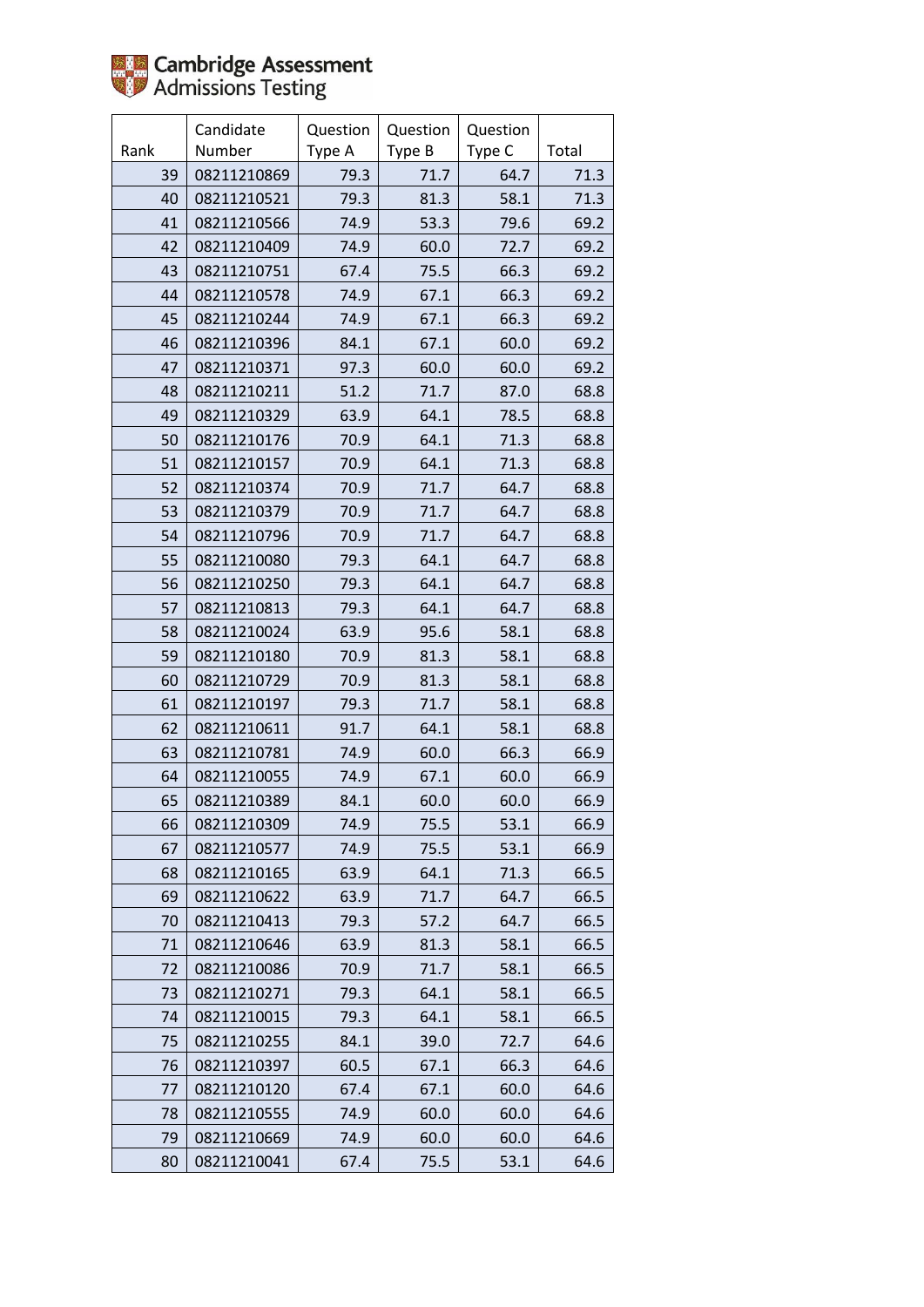

|      | Candidate   | Question | Question | Question |       |
|------|-------------|----------|----------|----------|-------|
| Rank | Number      | Type A   | Type B   | Type C   | Total |
| 81   | 08211210687 | 74.9     | 67.1     | 53.1     | 64.6  |
| 82   | 08211210229 | 84.1     | 60.0     | 53.1     | 64.6  |
| 83   | 08211210023 | 57.5     | 64.1     | 71.3     | 64.2  |
| 84   | 08211210617 | 63.9     | 64.1     | 64.7     | 64.2  |
| 85   | 08211210361 | 63.9     | 64.1     | 64.7     | 64.2  |
| 86   | 08211210509 | 70.9     | 57.2     | 64.7     | 64.2  |
| 87   | 08211210308 | 70.9     | 57.2     | 64.7     | 64.2  |
| 88   | 08211210554 | 63.9     | 71.7     | 58.1     | 64.2  |
| 89   | 08211210338 | 79.3     | 57.2     | 58.1     | 64.2  |
| 90   | 08211210507 | 91.7     | 50.6     | 58.1     | 64.2  |
| 91   | 08211210859 | 70.9     | 71.7     | 51.0     | 64.2  |
| 92   | 08211210515 | 79.3     | 64.1     | 51.0     | 64.2  |
| 93   | 08211210807 | 53.8     | 67.1     | 66.3     | 62.4  |
| 94   | 08211210570 | 60.5     | 67.1     | 60.0     | 62.4  |
| 95   | 08211210283 | 67.4     | 67.1     | 53.1     | 62.4  |
| 96   | 08211210403 | 74.9     | 60.0     | 53.1     | 62.4  |
| 97   | 08211210489 | 74.9     | 60.0     | 53.1     | 62.4  |
| 98   | 08211210259 | 84.1     | 53.3     | 53.1     | 62.4  |
| 99   | 08211210245 | 70.9     | 43.6     | 71.3     | 62.0  |
| 100  | 08211210241 | 63.9     | 57.2     | 64.7     | 62.0  |
| 101  | 08211210029 | 70.9     | 50.6     | 64.7     | 62.0  |
| 102  | 08211210012 | 57.5     | 71.7     | 58.1     | 62.0  |
| 103  | 08211210131 | 57.5     | 71.7     | 58.1     | 62.0  |
| 104  | 08211210267 | 57.5     | 71.7     | 58.1     | 62.0  |
| 105  | 08211210457 | 63.9     | 64.1     | 58.1     | 62.0  |
| 106  | 08211210785 | 63.9     | 64.1     | 58.1     | 62.0  |
| 107  | 08211210545 | 63.9     | 64.1     | 58.1     | 62.0  |
| 108  | 08211210300 | 63.9     | 64.1     | 58.1     | 62.0  |
| 109  | 08211210263 | 70.9     | 57.2     | 58.1     | 62.0  |
| 110  | 08211210429 | 79.3     | 50.6     | 58.1     | 62.0  |
| 111  | 08211210419 | 63.9     | 71.7     | 51.0     | 62.0  |
| 112  | 08211210326 | 79.3     | 64.1     | 42.4     | 62.0  |
| 113  | 08211210350 | 60.5     | 53.3     | 66.3     | 60.2  |
| 114  | 08211210763 | 53.8     | 67.1     | 60.0     | 60.2  |
| 115  | 08211210272 | 53.8     | 67.1     | 60.0     | 60.2  |
| 116  | 08211210606 | 67.4     | 53.3     | 60.0     | 60.2  |
| 117  | 08211210663 | 74.9     | 46.5     | 60.0     | 60.2  |
| 118  | 08211210217 | 53.8     | 75.5     | 53.1     | 60.2  |
| 119  | 08211210373 | 60.5     | 67.1     | 53.1     | 60.2  |
| 120  | 08211210206 | 67.4     | 60.0     | 53.1     | 60.2  |
| 121  | 08211210103 | 74.9     | 53.3     | 53.1     | 60.2  |
| 122  | 08211210042 | 67.4     | 67.1     | 44.8     | 60.2  |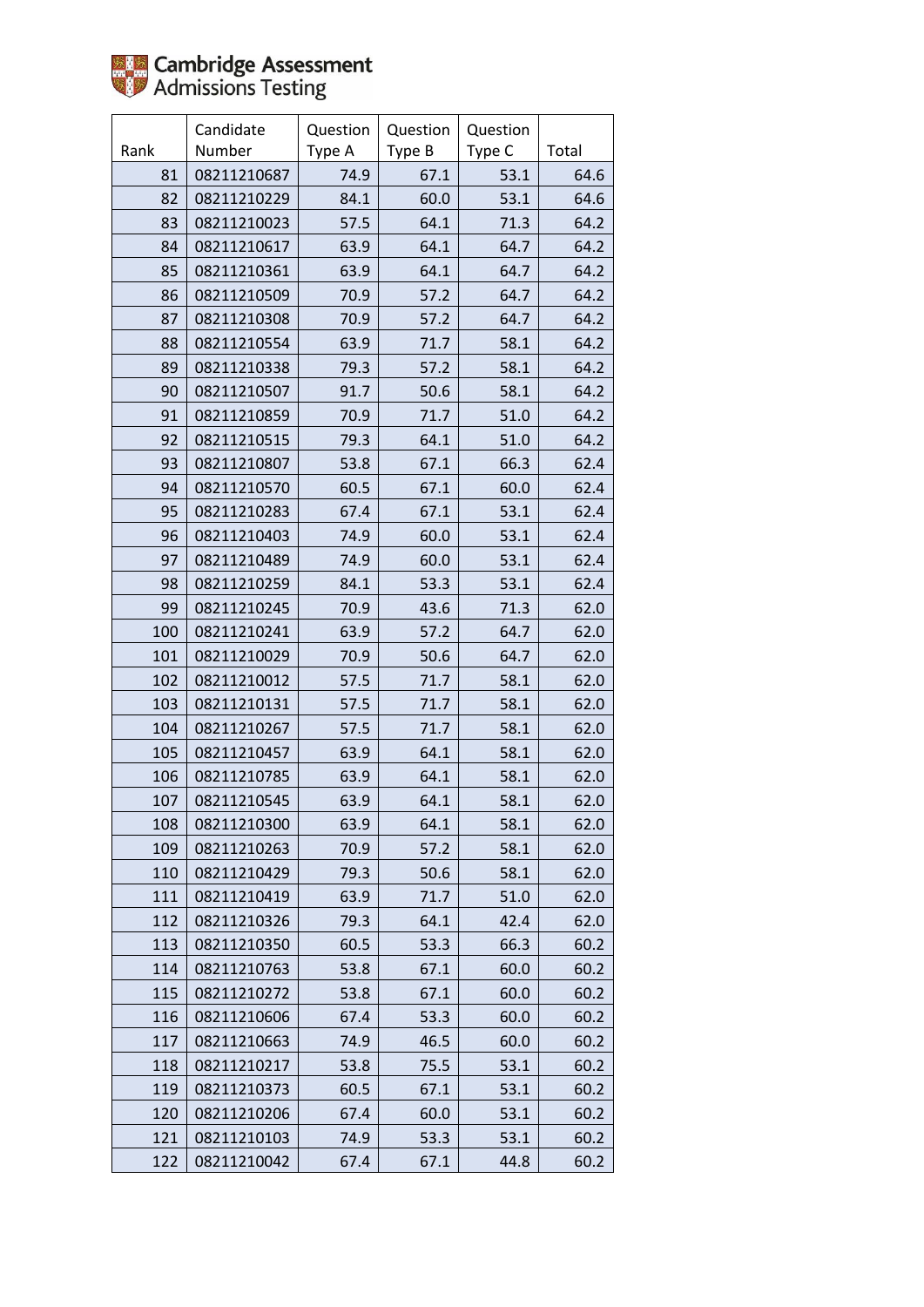

|      | Candidate   | Question | Question | Question |       |
|------|-------------|----------|----------|----------|-------|
| Rank | Number      | Type A   | Type B   | Type C   | Total |
| 123  | 08211210047 | 60.5     | 87.8     | 32.7     | 60.2  |
| 124  | 08211210264 | 74.9     | 67.1     | 32.7     | 60.2  |
| 125  | 08211210005 | 51.2     | 57.2     | 71.3     | 59.8  |
| 126  | 08211210002 | 51.2     | 64.1     | 64.7     | 59.8  |
| 127  | 08211210839 | 57.5     | 57.2     | 64.7     | 59.8  |
| 128  | 08211210499 | 70.9     | 43.6     | 64.7     | 59.8  |
| 129  | 08211210426 | 51.2     | 71.7     | 58.1     | 59.8  |
| 130  | 08211210514 | 63.9     | 57.2     | 58.1     | 59.8  |
| 131  | 08211210053 | 63.9     | 57.2     | 58.1     | 59.8  |
| 132  | 08211210684 | 70.9     | 50.6     | 58.1     | 59.8  |
| 133  | 08211210632 | 79.3     | 43.6     | 58.1     | 59.8  |
| 134  | 08211210520 | 79.3     | 43.6     | 58.1     | 59.8  |
| 135  | 08211210258 | 57.5     | 71.7     | 51.0     | 59.8  |
| 136  | 08211210508 | 63.9     | 64.1     | 51.0     | 59.8  |
| 137  | 08211210780 | 70.9     | 57.2     | 51.0     | 59.8  |
| 138  | 08211210302 | 70.9     | 57.2     | 51.0     | 59.8  |
| 139  | 08211210028 | 79.3     | 50.6     | 51.0     | 59.8  |
| 140  | 08211210207 | 63.9     | 71.7     | 42.4     | 59.8  |
| 141  | 08211210443 | 70.9     | 64.1     | 42.4     | 59.8  |
| 142  | 08211210497 | 79.3     | 57.2     | 42.4     | 59.8  |
| 143  | 08211210804 | 53.8     | 53.3     | 66.3     | 57.9  |
| 144  | 08211210830 | 67.4     | 39.0     | 66.3     | 57.9  |
| 145  | 08211210754 | 53.8     | 60.0     | 60.0     | 57.9  |
| 146  | 08211210358 | 53.8     | 60.0     | 60.0     | 57.9  |
| 147  | 08211210482 | 60.5     | 53.3     | 60.0     | 57.9  |
| 148  | 08211210576 | 60.5     | 60.0     | 53.1     | 57.9  |
| 149  | 08211210030 | 60.5     | 60.0     | 53.1     | 57.9  |
| 150  | 08211210415 | 60.5     | 60.0     | 53.1     | 57.9  |
| 151  | 08211210011 | 60.5     | 60.0     | 53.1     | 57.9  |
| 152  | 08211210654 | 60.5     | 60.0     | 53.1     | 57.9  |
| 153  | 08211210431 | 67.4     | 53.3     | 53.1     | 57.9  |
| 154  | 08211210738 | 67.4     | 53.3     | 53.1     | 57.9  |
| 155  | 08211210219 | 67.4     | 53.3     | 53.1     | 57.9  |
| 156  | 08211210768 | 67.4     | 53.3     | 53.1     | 57.9  |
| 157  | 08211210695 | 67.4     | 53.3     | 53.1     | 57.9  |
| 158  | 08211210336 | 84.1     | 39.0     | 53.1     | 57.9  |
| 159  | 08211210406 | 60.5     | 67.1     | 44.8     | 57.9  |
| 160  | 08211210058 | 67.4     | 60.0     | 44.8     | 57.9  |
| 161  | 08211210019 | 74.9     | 53.3     | 44.8     | 57.9  |
| 162  | 08211210411 | 74.9     | 53.3     | 44.8     | 57.9  |
| 163  | 08211210748 | 67.4     | 67.1     | 32.7     | 57.9  |
| 164  | 08211210416 | 74.9     | 60.0     | 32.7     | 57.9  |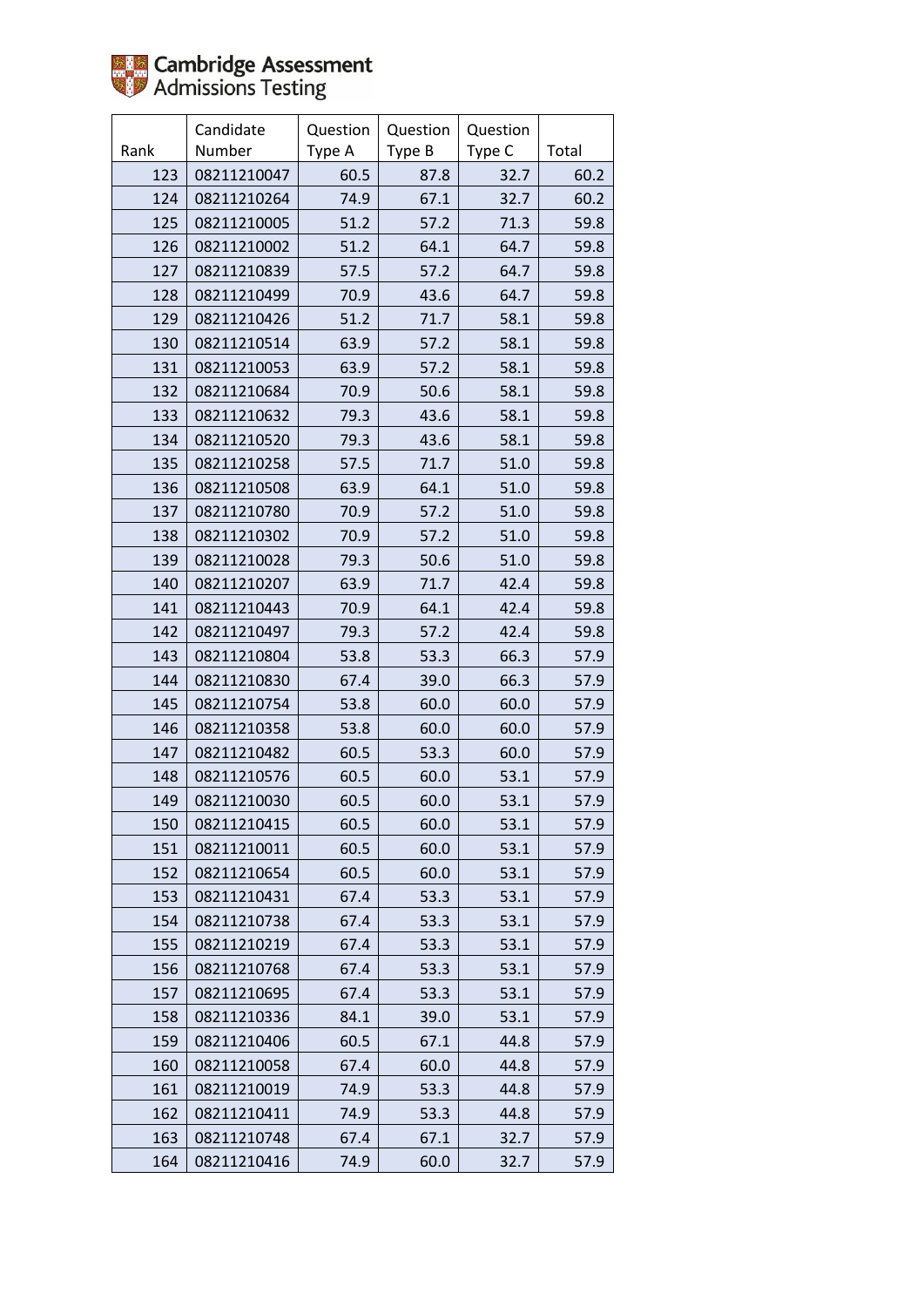

|      | Candidate   | Question | Question | Question |       |
|------|-------------|----------|----------|----------|-------|
| Rank | Number      | Type A   | Type B   | Type C   | Total |
| 165  | 08211210724 | 57.5     | 50.6     | 64.7     | 57.6  |
| 166  | 08211210179 | 57.5     | 50.6     | 64.7     | 57.6  |
| 167  | 08211210546 | 63.9     | 43.6     | 64.7     | 57.6  |
| 168  | 08211210160 | 51.2     | 64.1     | 58.1     | 57.6  |
| 169  | 08211210094 | 57.5     | 57.2     | 58.1     | 57.6  |
| 170  | 08211210357 | 57.5     | 57.2     | 58.1     | 57.6  |
| 171  | 08211210494 | 63.9     | 50.6     | 58.1     | 57.6  |
| 172  | 08211210870 | 63.9     | 50.6     | 58.1     | 57.6  |
| 173  | 08211210432 | 63.9     | 57.2     | 51.0     | 57.6  |
| 174  | 08211210493 | 63.9     | 57.2     | 51.0     | 57.6  |
| 175  | 08211210199 | 70.9     | 50.6     | 51.0     | 57.6  |
| 176  | 08211210435 | 63.9     | 64.1     | 42.4     | 57.6  |
| 177  | 08211210097 | 79.3     | 50.6     | 42.4     | 57.6  |
| 178  | 08211210076 | 26.3     | 67.1     | 66.3     | 55.7  |
| 179  | 08211210356 | 46.7     | 53.3     | 66.3     | 55.7  |
| 180  | 08211210542 | 53.8     | 46.5     | 66.3     | 55.7  |
| 181  | 08211210035 | 38.4     | 67.1     | 60.0     | 55.7  |
| 182  | 08211210658 | 46.7     | 60.0     | 60.0     | 55.7  |
| 183  | 08211210281 | 53.8     | 53.3     | 60.0     | 55.7  |
| 184  | 08211210043 | 53.8     | 53.3     | 60.0     | 55.7  |
| 185  | 08211210036 | 53.8     | 53.3     | 60.0     | 55.7  |
| 186  | 08211210387 | 53.8     | 53.3     | 60.0     | 55.7  |
| 187  | 08211210512 | 67.4     | 39.0     | 60.0     | 55.7  |
| 188  | 08211210345 | 60.5     | 53.3     | 53.1     | 55.7  |
| 189  | 08211210294 | 67.4     | 46.5     | 53.1     | 55.7  |
| 190  | 08211210743 | 67.4     | 46.5     | 53.1     | 55.7  |
| 191  | 08211210543 | 53.8     | 67.1     | 44.8     | 55.7  |
| 192  | 08211210749 | 53.8     | 67.1     | 44.8     | 55.7  |
| 193  | 08211210161 | 60.5     | 60.0     | 44.8     | 55.7  |
| 194  | 08211210660 | 60.5     | 60.0     | 44.8     | 55.7  |
| 195  | 08211210461 | 67.4     | 53.3     | 44.8     | 55.7  |
| 196  | 08211210563 | 67.4     | 60.0     | 32.7     | 55.7  |
| 197  | 08211210261 | 44.4     | 57.2     | 64.7     | 55.4  |
| 198  | 08211210287 | 57.5     | 43.6     | 64.7     | 55.4  |
| 199  | 08211210292 | 44.4     | 64.1     | 58.1     | 55.4  |
| 200  | 08211210398 | 51.2     | 57.2     | 58.1     | 55.4  |
| 201  | 08211210590 | 51.2     | 57.2     | 58.1     | 55.4  |
| 202  | 08211210154 | 57.5     | 50.6     | 58.1     | 55.4  |
| 203  | 08211210111 | 57.5     | 50.6     | 58.1     | 55.4  |
| 204  | 08211210020 | 63.9     | 43.6     | 58.1     | 55.4  |
| 205  | 08211210630 | 63.9     | 43.6     | 58.1     | 55.4  |
| 206  | 08211210599 | 51.2     | 64.1     | 51.0     | 55.4  |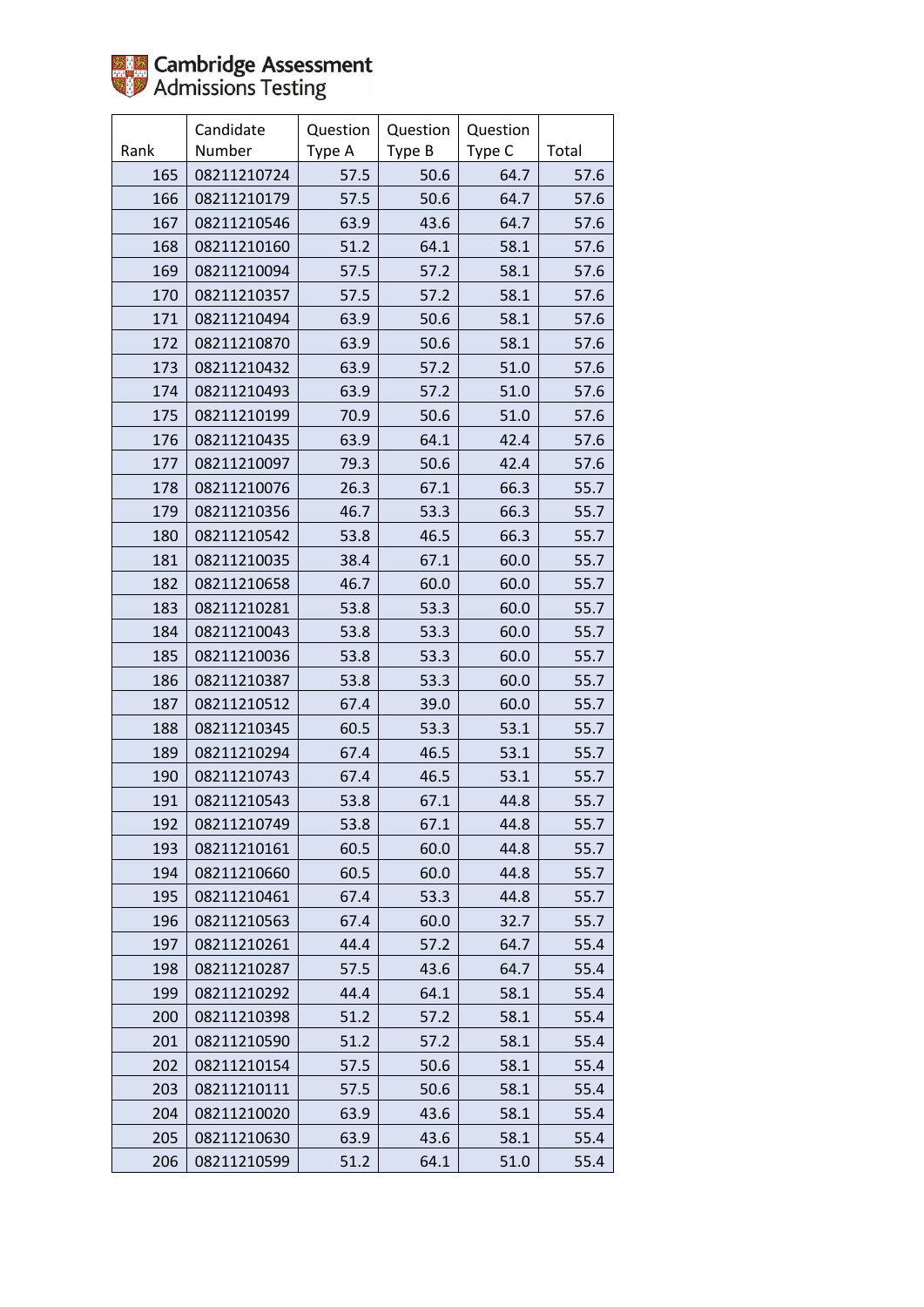

|      | Candidate   | Question | Question | Question |       |
|------|-------------|----------|----------|----------|-------|
| Rank | Number      | Type A   | Type B   | Type C   | Total |
| 207  | 08211210595 | 51.2     | 64.1     | 51.0     | 55.4  |
| 208  | 08211210405 | 57.5     | 57.2     | 51.0     | 55.4  |
| 209  | 08211210440 | 57.5     | 57.2     | 51.0     | 55.4  |
| 210  | 08211210224 | 63.9     | 50.6     | 51.0     | 55.4  |
| 211  | 08211210483 | 51.2     | 71.7     | 42.4     | 55.4  |
| 212  | 08211210190 | 70.9     | 50.6     | 42.4     | 55.4  |
| 213  | 08211210436 | 26.3     | 46.5     | 79.6     | 53.4  |
| 214  | 08211210027 | 38.4     | 46.5     | 72.7     | 53.4  |
| 215  | 08211210025 | 53.8     | 39.0     | 66.3     | 53.4  |
| 216  | 08211210468 | 38.4     | 60.0     | 60.0     | 53.4  |
| 217  | 08211210604 | 46.7     | 53.3     | 60.0     | 53.4  |
| 218  | 08211210301 | 46.7     | 53.3     | 60.0     | 53.4  |
| 219  | 08211210164 | 53.8     | 46.5     | 60.0     | 53.4  |
| 220  | 08211210022 | 53.8     | 46.5     | 60.0     | 53.4  |
| 221  | 08211210062 | 53.8     | 46.5     | 60.0     | 53.4  |
| 222  | 08211210237 | 53.8     | 53.3     | 53.1     | 53.4  |
| 223  | 08211210253 | 53.8     | 53.3     | 53.1     | 53.4  |
| 224  | 08211210265 | 53.8     | 53.3     | 53.1     | 53.4  |
| 225  | 08211210240 | 53.8     | 53.3     | 53.1     | 53.4  |
| 226  | 08211210209 | 53.8     | 53.3     | 53.1     | 53.4  |
| 227  | 08211210707 | 60.5     | 46.5     | 53.1     | 53.4  |
| 228  | 08211210234 | 60.5     | 46.5     | 53.1     | 53.4  |
| 229  | 08211210349 | 60.5     | 53.3     | 44.8     | 53.4  |
| 230  | 08211210472 | 53.8     | 67.1     | 32.7     | 53.4  |
| 231  | 08211210380 | 60.5     | 60.0     | 32.7     | 53.4  |
| 232  | 08211210072 | 74.9     | 53.3     | 0.0      | 53.4  |
| 233  | 08211210063 | 36.2     | 50.6     | 71.3     | 53.2  |
| 234  | 08211210564 | 44.4     | 50.6     | 64.7     | 53.2  |
| 235  | 08211210155 | 51.2     | 50.6     | 58.1     | 53.2  |
| 236  | 08211210613 | 51.2     | 50.6     | 58.1     | 53.2  |
| 237  | 08211210634 | 51.2     | 50.6     | 58.1     | 53.2  |
| 238  | 08211210694 | 51.2     | 50.6     | 58.1     | 53.2  |
| 239  | 08211210441 | 57.5     | 43.6     | 58.1     | 53.2  |
| 240  | 08211210184 | 36.2     | 71.7     | 51.0     | 53.2  |
| 241  | 08211210188 | 51.2     | 57.2     | 51.0     | 53.2  |
| 242  | 08211210178 | 57.5     | 50.6     | 51.0     | 53.2  |
| 243  | 08211210295 | 57.5     | 50.6     | 51.0     | 53.2  |
| 244  | 08211210471 | 57.5     | 50.6     | 51.0     | 53.2  |
| 245  | 08211210816 | 63.9     | 43.6     | 51.0     | 53.2  |
| 246  | 08211210560 | 51.2     | 64.1     | 42.4     | 53.2  |
| 247  | 08211280818 | 63.9     | 50.6     | 42.4     | 53.2  |
| 248  | 08211210186 | 63.9     | 50.6     | 42.4     | 53.2  |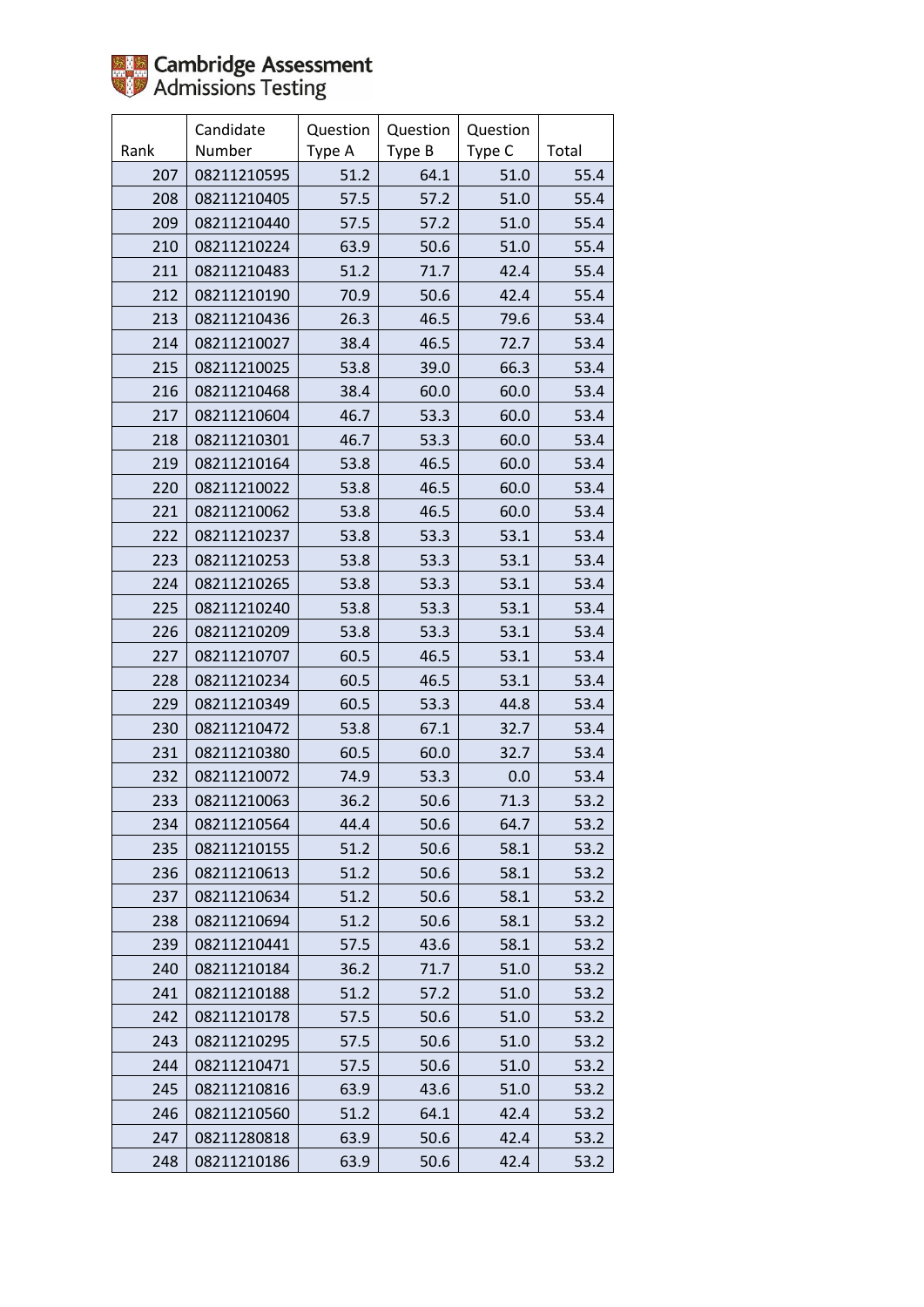

|      | Candidate   | Question | Question | Question |       |
|------|-------------|----------|----------|----------|-------|
| Rank | Number      | Type A   | Type B   | Type C   | Total |
| 249  | 08211210598 | 70.9     | 43.6     | 42.4     | 53.2  |
| 250  | 08211210070 | 51.2     | 71.7     | 29.9     | 53.2  |
| 251  | 08211210766 | 57.5     | 64.1     | 29.9     | 53.2  |
| 252  | 08211210747 | 38.4     | 39.0     | 72.7     | 51.1  |
| 253  | 08211210124 | 38.4     | 53.3     | 60.0     | 51.1  |
| 254  | 08211210730 | 46.7     | 46.5     | 60.0     | 51.1  |
| 255  | 08211210238 | 46.7     | 46.5     | 60.0     | 51.1  |
| 256  | 08211210127 | 46.7     | 46.5     | 60.0     | 51.1  |
| 257  | 08211210676 | 46.7     | 46.5     | 60.0     | 51.1  |
| 258  | 08211210708 | 38.4     | 60.0     | 53.1     | 51.1  |
| 259  | 08211210064 | 46.7     | 53.3     | 53.1     | 51.1  |
| 260  | 08211210812 | 46.7     | 53.3     | 53.1     | 51.1  |
| 261  | 08211210850 | 46.7     | 53.3     | 53.1     | 51.1  |
| 262  | 08211210404 | 53.8     | 46.5     | 53.1     | 51.1  |
| 263  | 08211210133 | 53.8     | 46.5     | 53.1     | 51.1  |
| 264  | 08211210392 | 60.5     | 39.0     | 53.1     | 51.1  |
| 265  | 08211210442 | 38.4     | 67.1     | 44.8     | 51.1  |
| 266  | 08211210195 | 46.7     | 60.0     | 44.8     | 51.1  |
| 267  | 08211210312 | 53.8     | 53.3     | 44.8     | 51.1  |
| 268  | 08211210492 | 53.8     | 53.3     | 44.8     | 51.1  |
| 269  | 08211210159 | 53.8     | 53.3     | 44.8     | 51.1  |
| 270  | 08211210051 | 60.5     | 46.5     | 44.8     | 51.1  |
| 271  | 08211210662 | 53.8     | 60.0     | 32.7     | 51.1  |
| 272  | 08211210528 | 44.4     | 43.6     | 64.7     | 50.9  |
| 273  | 08211210348 | 51.2     | 35.3     | 64.7     | 50.9  |
| 274  | 08211210095 | 24.3     | 64.1     | 58.1     | 50.9  |
| 275  | 08211210162 | 36.2     | 57.2     | 58.1     | 50.9  |
| 276  | 08211210323 | 44.4     | 50.6     | 58.1     | 50.9  |
| 277  | 08211210377 | 57.5     | 35.3     | 58.1     | 50.9  |
| 278  | 08211210723 | 57.5     | 35.3     | 58.1     | 50.9  |
| 279  | 08211210286 | 36.2     | 64.1     | 51.0     | 50.9  |
| 280  | 08211210877 | 36.2     | 64.1     | 51.0     | 50.9  |
| 281  | 08211210221 | 44.4     | 57.2     | 51.0     | 50.9  |
| 282  | 08211210359 | 44.4     | 57.2     | 51.0     | 50.9  |
| 283  | 08211210803 | 51.2     | 50.6     | 51.0     | 50.9  |
| 284  | 08211210430 | 51.2     | 50.6     | 51.0     | 50.9  |
| 285  | 08211210038 | 57.5     | 43.6     | 51.0     | 50.9  |
| 286  | 08211210067 | 57.5     | 43.6     | 51.0     | 50.9  |
| 287  | 08211210511 | 57.5     | 43.6     | 51.0     | 50.9  |
| 288  | 08211210378 | 57.5     | 43.6     | 51.0     | 50.9  |
| 289  | 08211210752 | 57.5     | 43.6     | 51.0     | 50.9  |
| 290  | 08211210151 | 63.9     | 35.3     | 51.0     | 50.9  |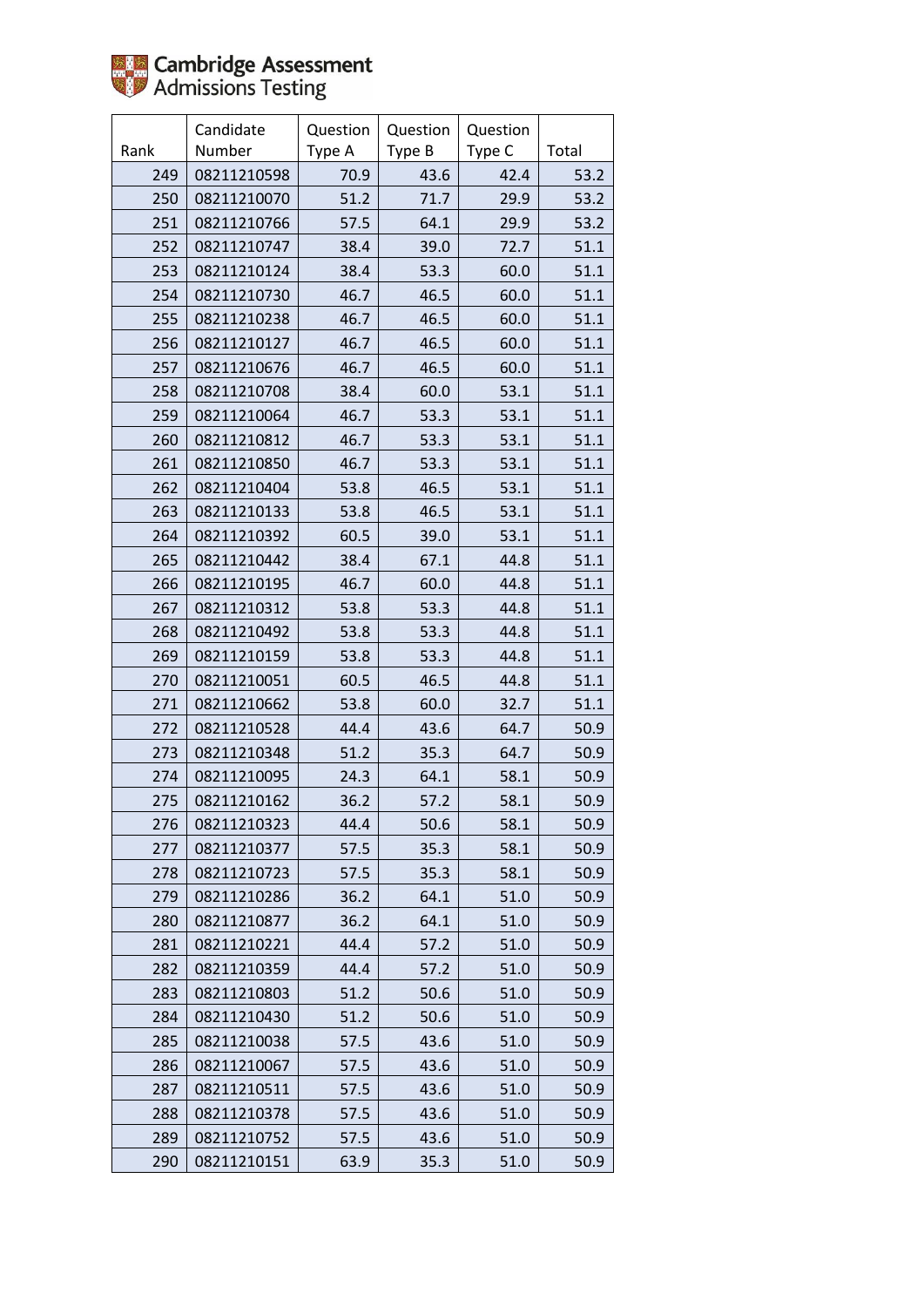

|      | Candidate   | Question | Question | Question |       |
|------|-------------|----------|----------|----------|-------|
| Rank | Number      | Type A   | Type B   | Type C   | Total |
| 291  | 08211210756 | 44.4     | 64.1     | 42.4     | 50.9  |
| 292  | 08211210049 | 44.4     | 64.1     | 42.4     | 50.9  |
| 293  | 08211210007 | 51.2     | 57.2     | 42.4     | 50.9  |
| 294  | 08211210223 | 51.2     | 57.2     | 42.4     | 50.9  |
| 295  | 08211210116 | 51.2     | 57.2     | 42.4     | 50.9  |
| 296  | 08211210506 | 57.5     | 50.6     | 42.4     | 50.9  |
| 297  | 08211210152 | 57.5     | 50.6     | 42.4     | 50.9  |
| 298  | 08211210118 | 57.5     | 50.6     | 42.4     | 50.9  |
| 299  | 08211210303 | 57.5     | 57.2     | 29.9     | 50.9  |
| 300  | 08211210845 | 63.9     | 57.2     | 0.0      | 50.9  |
| 301  | 08211210083 | 26.3     | 46.5     | 66.3     | 48.7  |
| 302  | 08211210203 | 38.4     | 46.5     | 60.0     | 48.7  |
| 303  | 08211210174 | 46.7     | 39.0     | 60.0     | 48.7  |
| 304  | 08211210465 | 38.4     | 53.3     | 53.1     | 48.7  |
| 305  | 08211210854 | 38.4     | 53.3     | 53.1     | 48.7  |
| 306  | 08211210586 | 38.4     | 53.3     | 53.1     | 48.7  |
| 307  | 08211210643 | 38.4     | 53.3     | 53.1     | 48.7  |
| 308  | 08211210122 | 38.4     | 53.3     | 53.1     | 48.7  |
| 309  | 08211210013 | 38.4     | 53.3     | 53.1     | 48.7  |
| 310  | 08211210276 | 38.4     | 53.3     | 53.1     | 48.7  |
| 311  | 08211210760 | 38.4     | 53.3     | 53.1     | 48.7  |
| 312  | 08211210744 | 46.7     | 46.5     | 53.1     | 48.7  |
| 313  | 08211210523 | 46.7     | 46.5     | 53.1     | 48.7  |
| 314  | 08211210531 | 46.7     | 46.5     | 53.1     | 48.7  |
| 315  | 08211210470 | 53.8     | 39.0     | 53.1     | 48.7  |
| 316  | 08211210479 | 53.8     | 39.0     | 53.1     | 48.7  |
| 317  | 08211210044 | 53.8     | 39.0     | 53.1     | 48.7  |
| 318  | 08211210262 | 26.3     | 67.1     | 44.8     | 48.7  |
| 319  | 08211210881 | 38.4     | 60.0     | 44.8     | 48.7  |
| 320  | 08211210522 | 38.4     | 60.0     | 44.8     | 48.7  |
| 321  | 08211210427 | 38.4     | 60.0     | 44.8     | 48.7  |
| 322  | 08211210128 | 46.7     | 53.3     | 44.8     | 48.7  |
| 323  | 08211210274 | 46.7     | 53.3     | 44.8     | 48.7  |
| 324  | 08211210873 | 46.7     | 53.3     | 44.8     | 48.7  |
| 325  | 08211210343 | 53.8     | 46.5     | 44.8     | 48.7  |
| 326  | 08211210726 | 53.8     | 46.5     | 44.8     | 48.7  |
| 327  | 08211210333 | 60.5     | 39.0     | 44.8     | 48.7  |
| 328  | 08211210372 | 46.7     | 60.0     | 32.7     | 48.7  |
| 329  | 08211210829 | 53.8     | 53.3     | 32.7     | 48.7  |
| 330  | 08211210473 | 53.8     | 53.3     | 32.7     | 48.7  |
| 331  | 08211210045 | 60.5     | 46.5     | 32.7     | 48.7  |
| 332  | 08211210445 | 67.4     | 39.0     | 32.7     | 48.7  |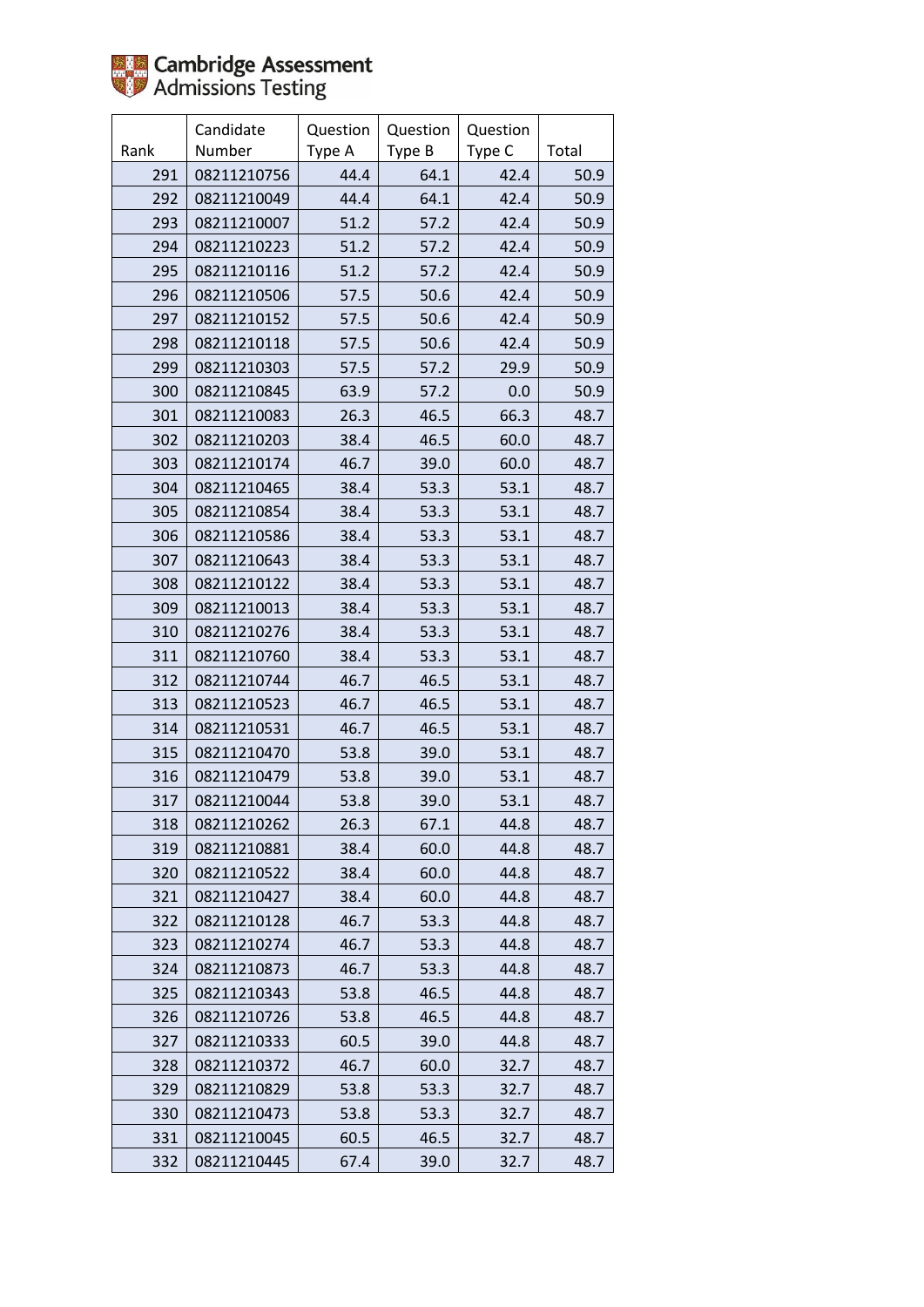

|      | Candidate   | Question | Question | Question |       |
|------|-------------|----------|----------|----------|-------|
| Rank | Number      | Type A   | Type B   | Type C   | Total |
| 333  | 08211210194 | 53.8     | 60.0     | 0.0      | 48.7  |
| 334  | 08211210088 | 60.5     | 53.3     | 0.0      | 48.7  |
| 335  | 08211210463 | 67.4     | 46.5     | 0.0      | 48.7  |
| 336  | 08211210718 | 24.3     | 43.6     | 71.3     | 48.6  |
| 337  | 08211210296 | 24.3     | 43.6     | 71.3     | 48.6  |
| 338  | 08211210144 | 36.2     | 50.6     | 58.1     | 48.6  |
| 339  | 08211210589 | 36.2     | 50.6     | 58.1     | 48.6  |
| 340  | 08211210185 | 36.2     | 50.6     | 58.1     | 48.6  |
| 341  | 08211210352 | 36.2     | 50.6     | 58.1     | 48.6  |
| 342  | 08211210721 | 44.4     | 43.6     | 58.1     | 48.6  |
| 343  | 09211210431 | 44.4     | 43.6     | 58.1     | 48.6  |
| 344  | 08211210750 | 44.4     | 43.6     | 58.1     | 48.6  |
| 345  | 08211210408 | 44.4     | 43.6     | 58.1     | 48.6  |
| 346  | 08211210753 | 44.4     | 43.6     | 58.1     | 48.6  |
| 347  | 08211210783 | 51.2     | 35.3     | 58.1     | 48.6  |
| 348  | 08211210077 | 51.2     | 35.3     | 58.1     | 48.6  |
| 349  | 08211210105 | 24.3     | 64.1     | 51.0     | 48.6  |
| 350  | 08211210535 | 36.2     | 57.2     | 51.0     | 48.6  |
| 351  | 08211210624 | 36.2     | 57.2     | 51.0     | 48.6  |
| 352  | 08211210619 | 44.4     | 50.6     | 51.0     | 48.6  |
| 353  | 08211210091 | 44.4     | 50.6     | 51.0     | 48.6  |
| 354  | 08211210874 | 44.4     | 50.6     | 51.0     | 48.6  |
| 355  | 08211210183 | 44.4     | 50.6     | 51.0     | 48.6  |
| 356  | 08211210585 | 44.4     | 50.6     | 51.0     | 48.6  |
| 357  | 08211210439 | 51.2     | 43.6     | 51.0     | 48.6  |
| 358  | 08211210205 | 57.5     | 35.3     | 51.0     | 48.6  |
| 359  | 08211210469 | 70.9     | 0.0      | 51.0     | 48.6  |
| 360  | 08211210678 | 36.2     | 64.1     | 42.4     | 48.6  |
| 361  | 08211280661 | 36.2     | 64.1     | 42.4     | 48.6  |
| 362  | 08211210014 | 36.2     | 64.1     | 42.4     | 48.6  |
| 363  | 08211210107 | 44.4     | 57.2     | 42.4     | 48.6  |
| 364  | 08211210865 | 44.4     | 57.2     | 42.4     | 48.6  |
| 365  | 08211210108 | 44.4     | 57.2     | 42.4     | 48.6  |
| 366  | 08211210501 | 51.2     | 50.6     | 42.4     | 48.6  |
| 367  | 08211210620 | 51.2     | 50.6     | 42.4     | 48.6  |
| 368  | 08211210232 | 51.2     | 50.6     | 42.4     | 48.6  |
| 369  | 08211210171 | 51.2     | 50.6     | 42.4     | 48.6  |
| 370  | 08211210204 | 44.4     | 64.1     | 29.9     | 48.6  |
| 371  | 08211210649 | 51.2     | 57.2     | 29.9     | 48.6  |
| 372  | 08211210575 | 51.2     | 57.2     | 29.9     | 48.6  |
| 373  | 08211210400 | 24.3     | 50.6     | 58.1     | 46.1  |
| 374  | 08211210627 | 36.2     | 43.6     | 58.1     | 46.1  |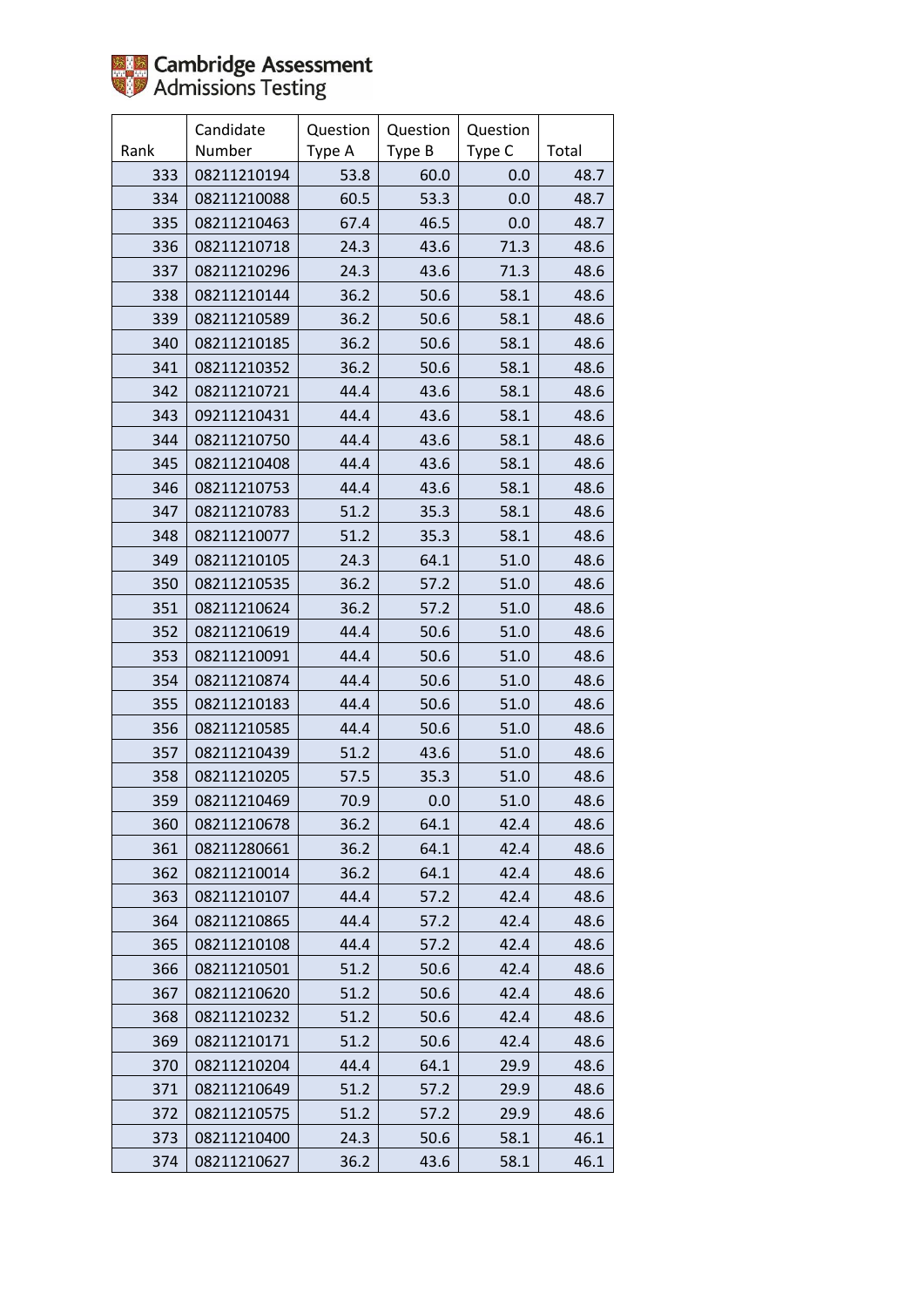

|      | Candidate   | Question | Question | Question |       |
|------|-------------|----------|----------|----------|-------|
| Rank | Number      | Type A   | Type B   | Type C   | Total |
| 375  | 08211210862 | 36.2     | 43.6     | 58.1     | 46.1  |
| 376  | 08211210121 | 44.4     | 35.3     | 58.1     | 46.1  |
| 377  | 08211210822 | 44.4     | 35.3     | 58.1     | 46.1  |
| 378  | 08211210337 | 24.3     | 57.2     | 51.0     | 46.1  |
| 379  | 08211210382 | 24.3     | 57.2     | 51.0     | 46.1  |
| 380  | 08211210277 | 36.2     | 50.6     | 51.0     | 46.1  |
| 381  | 08211210050 | 36.2     | 50.6     | 51.0     | 46.1  |
| 382  | 08211210169 | 36.2     | 50.6     | 51.0     | 46.1  |
| 383  | 08211210635 | 44.4     | 43.6     | 51.0     | 46.1  |
| 384  | 08211210636 | 44.4     | 43.6     | 51.0     | 46.1  |
| 385  | 08211210210 | 51.2     | 35.3     | 51.0     | 46.1  |
| 386  | 08211210282 | 51.2     | 35.3     | 51.0     | 46.1  |
| 387  | 08211210212 | 51.2     | 35.3     | 51.0     | 46.1  |
| 388  | 08211210547 | 51.2     | 35.3     | 51.0     | 46.1  |
| 389  | 08211210495 | 57.5     | 23.3     | 51.0     | 46.1  |
| 390  | 08211210857 | 57.5     | 23.3     | 51.0     | 46.1  |
| 391  | 08211210401 | 63.9     | 0.0      | 51.0     | 46.1  |
| 392  | 08211210685 | 24.3     | 64.1     | 42.4     | 46.1  |
| 393  | 08211210222 | 36.2     | 57.2     | 42.4     | 46.1  |
| 394  | 08211210215 | 36.2     | 57.2     | 42.4     | 46.1  |
| 395  | 08211210017 | 44.4     | 50.6     | 42.4     | 46.1  |
| 396  | 08211210078 | 44.4     | 50.6     | 42.4     | 46.1  |
| 397  | 08211210354 | 44.4     | 50.6     | 42.4     | 46.1  |
| 398  | 08211210666 | 51.2     | 43.6     | 42.4     | 46.1  |
| 399  | 08211210671 | 51.2     | 43.6     | 42.4     | 46.1  |
| 400  | 08211210605 | 57.5     | 35.3     | 42.4     | 46.1  |
| 401  | 08211210765 | 36.2     | 64.1     | 29.9     | 46.1  |
| 402  | 08211210417 | 44.4     | 57.2     | 29.9     | 46.1  |
| 403  | 08211210032 | 44.4     | 57.2     | 29.9     | 46.1  |
| 404  | 08211210226 | 44.4     | 57.2     | 29.9     | 46.1  |
| 405  | 08211210213 | 44.4     | 57.2     | 29.9     | 46.1  |
| 406  | 08211210544 | 51.2     | 50.6     | 29.9     | 46.1  |
| 407  | 08211210376 | 57.5     | 43.6     | 29.9     | 46.1  |
| 408  | 08211210307 | 57.5     | 43.6     | 29.9     | 46.1  |
| 409  | 08211210149 | 57.5     | 50.6     | 0.0      | 46.1  |
| 410  | 08211210740 | 26.3     | 39.0     | 66.3     | 46.1  |
| 411  | 08211210594 | 38.4     | 39.0     | 60.0     | 46.1  |
| 412  | 08211210530 | 46.7     | 29.6     | 60.0     | 46.1  |
| 413  | 08211210788 | 26.3     | 53.3     | 53.1     | 46.1  |
| 414  | 08211210848 | 38.4     | 46.5     | 53.1     | 46.1  |
| 415  | 08211210602 | 38.4     | 46.5     | 53.1     | 46.1  |
| 416  | 08211210079 | 46.7     | 39.0     | 53.1     | 46.1  |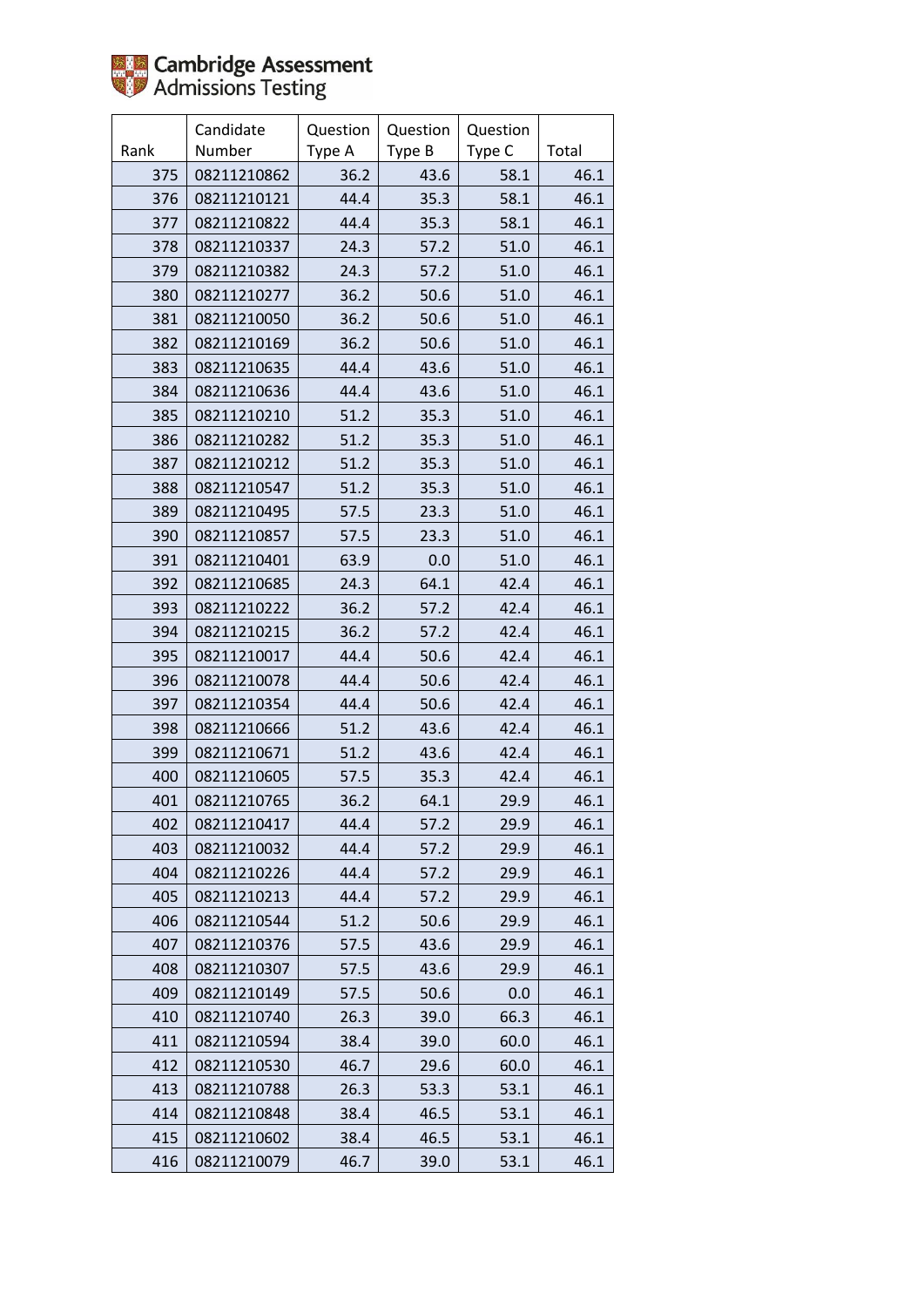

|      | Candidate   | Question | Question | Question |       |
|------|-------------|----------|----------|----------|-------|
| Rank | Number      | Type A   | Type B   | Type C   | Total |
| 417  | 08211210069 | 53.8     | 29.6     | 53.1     | 46.1  |
| 418  | 08211210230 | 26.3     | 60.0     | 44.8     | 46.1  |
| 419  | 08211210778 | 38.4     | 53.3     | 44.8     | 46.1  |
| 420  | 08211210391 | 38.4     | 53.3     | 44.8     | 46.1  |
| 421  | 08211210629 | 46.7     | 46.5     | 44.8     | 46.1  |
| 422  | 08211210046 | 46.7     | 46.5     | 44.8     | 46.1  |
| 423  | 08211210297 | 26.3     | 67.1     | 32.7     | 46.1  |
| 424  | 08211210331 | 46.7     | 53.3     | 32.7     | 46.1  |
| 425  | 08211210066 | 53.8     | 46.5     | 32.7     | 46.1  |
| 426  | 08211210289 | 46.7     | 60.0     | 0.0      | 46.1  |
| 427  | 08211210082 | 46.7     | 60.0     | 0.0      | 46.1  |
| 428  | 08211210852 | 53.8     | 53.3     | 0.0      | 46.1  |
| 429  | 08211210115 | 67.4     | 39.0     | 0.0      | 46.1  |
| 430  | 08211210682 | 0.0      | 43.6     | 64.7     | 43.6  |
| 431  | 08211210773 | 36.2     | 23.3     | 64.7     | 43.6  |
| 432  | 08211210126 | 36.2     | 35.3     | 58.1     | 43.6  |
| 433  | 08211210395 | 36.2     | 35.3     | 58.1     | 43.6  |
| 434  | 08211210650 | 0.0      | 57.2     | 51.0     | 43.6  |
| 435  | 08211210623 | 24.3     | 50.6     | 51.0     | 43.6  |
| 436  | 08211210655 | 24.3     | 50.6     | 51.0     | 43.6  |
| 437  | 08211210572 | 24.3     | 50.6     | 51.0     | 43.6  |
| 438  | 08211210593 | 24.3     | 50.6     | 51.0     | 43.6  |
| 439  | 08211210099 | 24.3     | 50.6     | 51.0     | 43.6  |
| 440  | 08211210048 | 24.3     | 50.6     | 51.0     | 43.6  |
| 441  | 08211210447 | 36.2     | 43.6     | 51.0     | 43.6  |
| 442  | 08211210132 | 36.2     | 43.6     | 51.0     | 43.6  |
| 443  | 08211210242 | 36.2     | 43.6     | 51.0     | 43.6  |
| 444  | 08211210532 | 44.4     | 35.3     | 51.0     | 43.6  |
| 445  | 08211210513 | 44.4     | 35.3     | 51.0     | 43.6  |
| 446  | 08211210112 | 44.4     | 35.3     | 51.0     | 43.6  |
| 447  | 08211210437 | 44.4     | 35.3     | 51.0     | 43.6  |
| 448  | 08211210641 | 51.2     | 23.3     | 51.0     | 43.6  |
| 449  | 08211210319 | 24.3     | 57.2     | 42.4     | 43.6  |
| 450  | 08211210475 | 36.2     | 50.6     | 42.4     | 43.6  |
| 451  | 08211210698 | 36.2     | 50.6     | 42.4     | 43.6  |
| 452  | 08211210616 | 36.2     | 50.6     | 42.4     | 43.6  |
| 453  | 08211210731 | 36.2     | 50.6     | 42.4     | 43.6  |
| 454  | 08211210306 | 36.2     | 50.6     | 42.4     | 43.6  |
| 455  | 08211210460 | 36.2     | 50.6     | 42.4     | 43.6  |
| 456  | 08211210713 | 44.4     | 43.6     | 42.4     | 43.6  |
| 457  | 08211210368 | 44.4     | 43.6     | 42.4     | 43.6  |
| 458  | 08211210797 | 44.4     | 43.6     | 42.4     | 43.6  |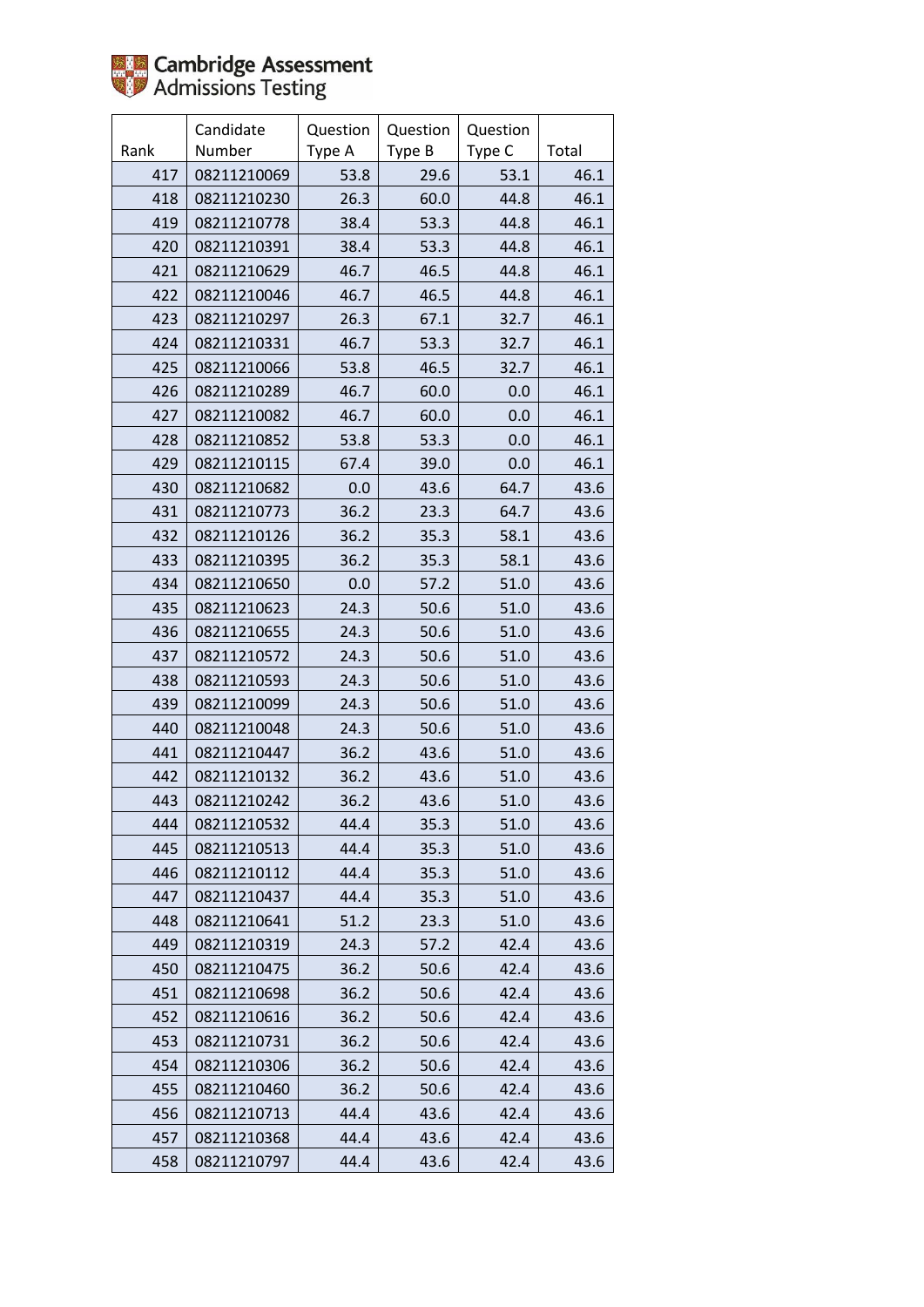

|      | Candidate   | Question | Question | Question |       |
|------|-------------|----------|----------|----------|-------|
| Rank | Number      | Type A   | Type B   | Type C   | Total |
| 459  | 08211210192 | 44.4     | 43.6     | 42.4     | 43.6  |
| 460  | 08211210305 | 51.2     | 35.3     | 42.4     | 43.6  |
| 461  | 08211210553 | 36.2     | 57.2     | 29.9     | 43.6  |
| 462  | 08211210109 | 44.4     | 50.6     | 29.9     | 43.6  |
| 463  | 08211210056 | 44.4     | 50.6     | 29.9     | 43.6  |
| 464  | 08211210173 | 44.4     | 50.6     | 29.9     | 43.6  |
| 465  | 08211210146 | 44.4     | 50.6     | 29.9     | 43.6  |
| 466  | 08211210037 | 51.2     | 43.6     | 29.9     | 43.6  |
| 467  | 08211210608 | 51.2     | 43.6     | 29.9     | 43.6  |
| 468  | 08211210313 | 51.2     | 43.6     | 29.9     | 43.6  |
| 469  | 08211210703 | 57.5     | 43.6     | 0.0      | 43.6  |
| 470  | 08211210601 | 0.0      | 46.5     | 60.0     | 43.4  |
| 471  | 08211210755 | 26.3     | 39.0     | 60.0     | 43.4  |
| 472  | 08211210664 | 26.3     | 39.0     | 60.0     | 43.4  |
| 473  | 08211210366 | 38.4     | 39.0     | 53.1     | 43.4  |
| 474  | 08211210284 | 0.0      | 60.0     | 44.8     | 43.4  |
| 475  | 08211210367 | 26.3     | 53.3     | 44.8     | 43.4  |
| 476  | 08211210140 | 26.3     | 53.3     | 44.8     | 43.4  |
| 477  | 08211210214 | 38.4     | 46.5     | 44.8     | 43.4  |
| 478  | 08211210846 | 38.4     | 46.5     | 44.8     | 43.4  |
| 479  | 08211210423 | 38.4     | 46.5     | 44.8     | 43.4  |
| 480  | 08211210225 | 38.4     | 46.5     | 44.8     | 43.4  |
| 481  | 08211210270 | 38.4     | 46.5     | 44.8     | 43.4  |
| 482  | 08211210569 | 46.7     | 39.0     | 44.8     | 43.4  |
| 483  | 08211210525 | 46.7     | 39.0     | 44.8     | 43.4  |
| 484  | 08211210774 | 46.7     | 39.0     | 44.8     | 43.4  |
| 485  | 08211210519 | 46.7     | 39.0     | 44.8     | 43.4  |
| 486  | 08211210481 | 46.7     | 39.0     | 44.8     | 43.4  |
| 487  | 08211210246 | 46.7     | 39.0     | 44.8     | 43.4  |
| 488  | 08211210558 | 46.7     | 39.0     | 44.8     | 43.4  |
| 489  | 08211210534 | 46.7     | 39.0     | 44.8     | 43.4  |
| 490  | 08211210339 | 53.8     | 29.6     | 44.8     | 43.4  |
| 491  | 08211210418 | 26.3     | 60.0     | 32.7     | 43.4  |
| 492  | 08211210583 | 38.4     | 53.3     | 32.7     | 43.4  |
| 493  | 08211210736 | 53.8     | 39.0     | 32.7     | 43.4  |
| 494  | 08211210134 | 38.4     | 60.0     | 0.0      | 43.4  |
| 495  | 08211210607 | 46.7     | 53.3     | 0.0      | 43.4  |
| 496  | 08211210182 | 53.8     | 46.5     | 0.0      | 43.4  |
| 497  | 08211210529 | 53.8     | 46.5     | 0.0      | 43.4  |
| 498  | 08211210060 | 24.3     | 35.3     | 58.1     | 40.8  |
| 499  | 08211210446 | 24.3     | 35.3     | 58.1     | 40.8  |
| 500  | 08211210136 | 36.2     | 23.3     | 58.1     | 40.8  |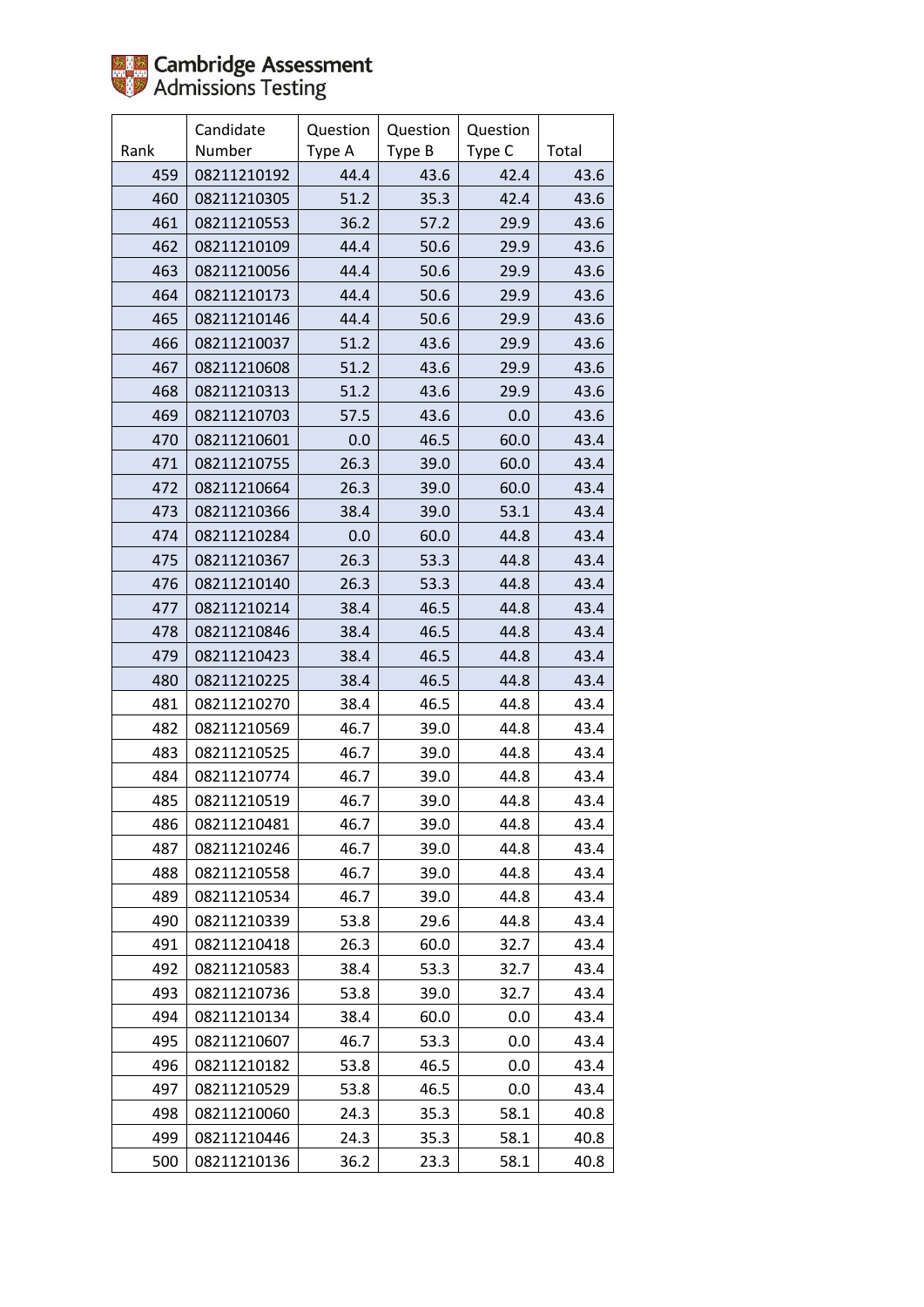

|      | Candidate   | Question | Question | Question |       |
|------|-------------|----------|----------|----------|-------|
| Rank | Number      | Type A   | Type B   | Type C   | Total |
| 501  | 08211210551 | 24.3     | 43.6     | 51.0     | 40.8  |
| 502  | 08211210647 | 24.3     | 43.6     | 51.0     | 40.8  |
| 503  | 08211210257 | 24.3     | 43.6     | $51.0$   | 40.8  |
| 504  | 08211210220 | 36.2     | 35.3     | 51.0     | 40.8  |
| 505  | 08211210090 | 44.4     | 23.3     | 51.0     | 40.8  |
| 506  | 08211210236 | 44.4     | 23.3     | 51.0     | 40.8  |
| 507  | 08211210828 | 44.4     | 23.3     | 51.0     | 40.8  |
| 508  | 08211210093 | 36.2     | 43.6     | 42.4     | 40.8  |
| 509  | 08211210018 | 36.2     | 43.6     | 42.4     | 40.8  |
| 510  | 08211210059 | 36.2     | 43.6     | 42.4     | 40.8  |
| 511  | 08211210458 | 36.2     | 43.6     | 42.4     | 40.8  |
| 512  | 08211210771 | 36.2     | 43.6     | 42.4     | 40.8  |
| 513  | 08211210248 | 44.4     | 35.3     | 42.4     | 40.8  |
| 514  | 08211210496 | 44.4     | 35.3     | 42.4     | 40.8  |
| 515  | 08211210808 | 36.2     | 50.6     | 29.9     | 40.8  |
| 516  | 08211210039 | 44.4     | 43.6     | 29.9     | 40.8  |
| 517  | 08211210148 | 44.4     | 43.6     | 29.9     | 40.8  |
| 518  | 08211210610 | 44.4     | 43.6     | 29.9     | 40.8  |
| 519  | 08211210444 | 44.4     | 43.6     | 29.9     | 40.8  |
| 520  | 09211210011 | 51.2     | 35.3     | 29.9     | 40.8  |
| 521  | 08211210462 | 51.2     | 35.3     | 29.9     | 40.8  |
| 522  | 08211210381 | 57.5     | 23.3     | 29.9     | 40.8  |
| 523  | 08211210690 | 44.4     | 50.6     | 0.0      | 40.8  |
| 524  | 08211210568 | 0.0      | 39.0     | 60.0     | 40.5  |
| 525  | 08211210026 | 0.0      | 39.0     | 60.0     | 40.5  |
| 526  | 08211210198 | 26.3     | 29.6     | 60.0     | 40.5  |
| 527  | 08211210117 | 26.3     | 29.6     | 60.0     | 40.5  |
| 528  | 08211210001 | 38.4     | 15.8     | 60.0     | 40.5  |
| 529  | 08211210486 | 0.0      | 46.5     | 53.1     | 40.5  |
| 530  | 08211210855 | 38.4     | 29.6     | 53.1     | 40.5  |
| 531  | 08211210193 | 38.4     | 29.6     | 53.1     | 40.5  |
| 532  | 08211210021 | 38.4     | 29.6     | 53.1     | 40.5  |
| 533  | 08211210706 | 38.4     | 29.6     | 53.1     | 40.5  |
| 534  | 08211210407 | 38.4     | 29.6     | 53.1     | 40.5  |
| 535  | 08211210841 | 0.0      | 53.3     | 44.8     | 40.5  |
| 536  | 08211210704 | 0.0      | 53.3     | 44.8     | 40.5  |
| 537  | 08211210864 | 26.3     | 46.5     | 44.8     | 40.5  |
| 538  | 08211210701 | 26.3     | 46.5     | 44.8     | 40.5  |
| 539  | 08211210838 | 26.3     | 46.5     | 44.8     | 40.5  |
| 540  | 08211210821 | 26.3     | 46.5     | 44.8     | 40.5  |
| 541  | 08211210177 | 38.4     | 39.0     | 44.8     | 40.5  |
| 542  | 08211210321 | 38.4     | 39.0     | 44.8     | 40.5  |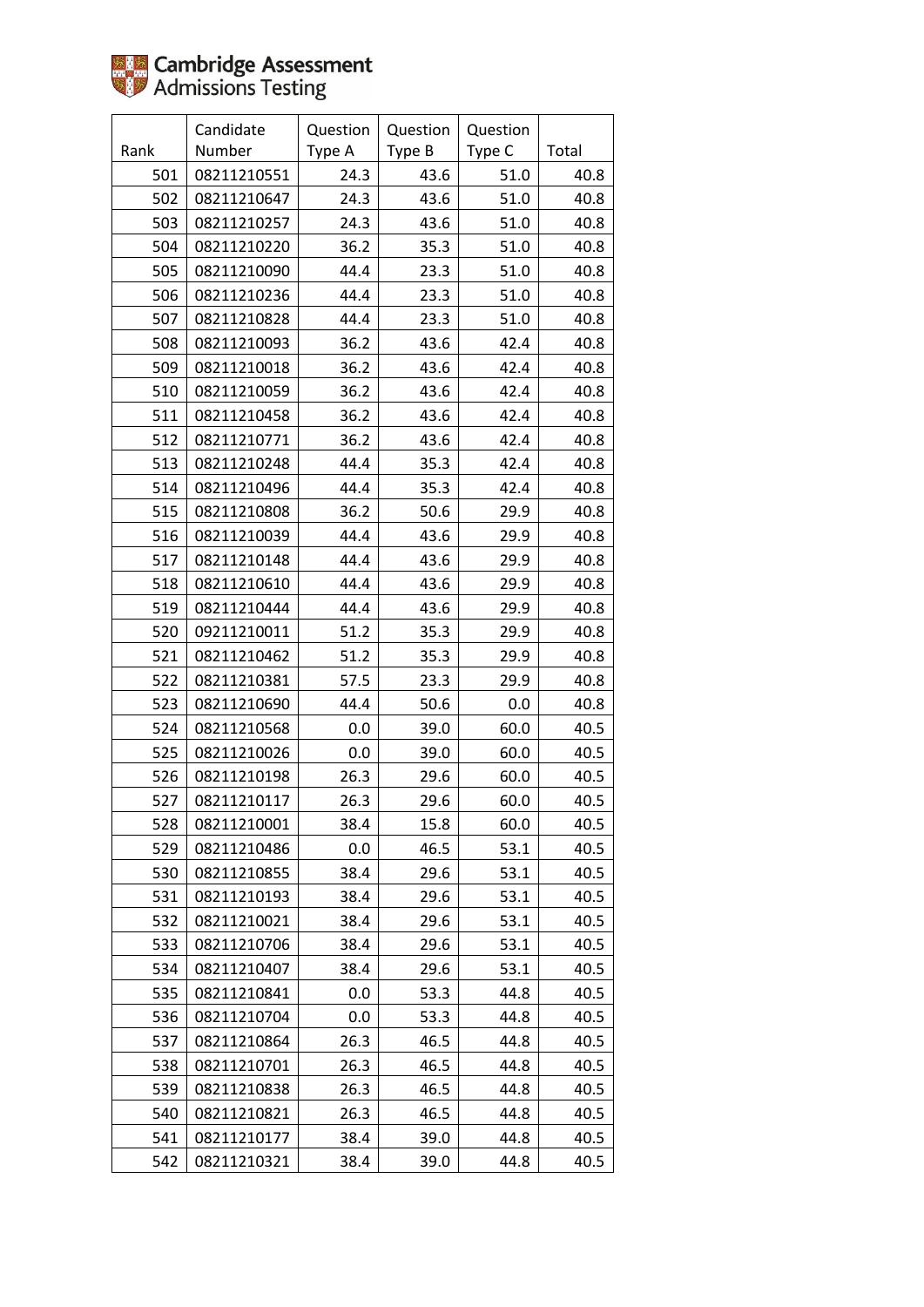

|      | Candidate   | Question | Question | Question |       |
|------|-------------|----------|----------|----------|-------|
| Rank | Number      | Type A   | Type B   | Type C   | Total |
| 543  | 08211210123 | 38.4     | 39.0     | 44.8     | 40.5  |
| 544  | 08211210539 | 38.4     | 39.0     | 44.8     | 40.5  |
| 545  | 08211210260 | 46.7     | 29.6     | 44.8     | 40.5  |
| 546  | 08211210218 | 46.7     | 29.6     | 44.8     | 40.5  |
| 547  | 08211210517 | 53.8     | 15.8     | 44.8     | 40.5  |
| 548  | 08211210106 | 26.3     | 53.3     | 32.7     | 40.5  |
| 549  | 08211210168 | 38.4     | 46.5     | 32.7     | 40.5  |
| 550  | 08211210129 | 38.4     | 46.5     | 32.7     | 40.5  |
| 551  | 08211210715 | 46.7     | 39.0     | 32.7     | 40.5  |
| 552  | 08211210279 | 46.7     | 39.0     | 32.7     | 40.5  |
| 553  | 08211210201 | 53.8     | 39.0     | 0.0      | 40.5  |
| 554  | 08211210540 | 36.2     | 0.0      | 58.1     | 37.8  |
| 555  | 08211210727 | 0.0      | 43.6     | 51.0     | 37.8  |
| 556  | 08211210735 | 24.3     | 35.3     | 51.0     | 37.8  |
| 557  | 08211210618 | 24.3     | 35.3     | 51.0     | 37.8  |
| 558  | 08211210158 | 24.3     | 35.3     | 51.0     | 37.8  |
| 559  | 08211210573 | 24.3     | 35.3     | 51.0     | 37.8  |
| 560  | 08211210502 | 36.2     | 23.3     | 51.0     | 37.8  |
| 561  | 08211210668 | 36.2     | 23.3     | 51.0     | 37.8  |
| 562  | 08211210680 | 36.2     | 23.3     | 51.0     | 37.8  |
| 563  | 08211210702 | 0.0      | 50.6     | 42.4     | 37.8  |
| 564  | 08211210709 | 0.0      | 50.6     | 42.4     | 37.8  |
| 565  | 08211210559 | 24.3     | 43.6     | 42.4     | 37.8  |
| 566  | 08211210150 | 24.3     | 43.6     | 42.4     | 37.8  |
| 567  | 08211210858 | 24.3     | 43.6     | 42.4     | 37.8  |
| 568  | 08211210518 | 24.3     | 43.6     | 42.4     | 37.8  |
| 569  | 08211210814 | 36.2     | 35.3     | 42.4     | 37.8  |
| 570  | 08211210504 | 44.4     | 23.3     | 42.4     | 37.8  |
| 571  | 08211210480 | 51.2     | 0.0      | 42.4     | 37.8  |
| 572  | 08211210831 | 24.3     | 50.6     | 29.9     | 37.8  |
| 573  | 08211210141 | 36.2     | 43.6     | 29.9     | 37.8  |
| 574  | 08211210291 | 36.2     | 43.6     | 29.9     | 37.8  |
| 575  | 08211210456 | 36.2     | 43.6     | 29.9     | 37.8  |
| 576  | 08211210341 | 36.2     | 43.6     | 29.9     | 37.8  |
| 577  | 08211210449 | 57.5     | 0.0      | 29.9     | 37.8  |
| 578  | 08211210550 | 36.2     | 50.6     | 0.0      | 37.8  |
| 579  | 08211210853 | 26.3     | 15.8     | 60.0     | 37.3  |
| 580  | 08211210388 | 0.0      | 39.0     | 53.1     | 37.3  |
| 581  | 08211210087 | 0.0      | 39.0     | 53.1     | 37.3  |
| 582  | 08211210340 | 38.4     | 15.8     | 53.1     | 37.3  |
| 583  | 08211210054 | 0.0      | 46.5     | 44.8     | 37.3  |
| 584  | 08211210052 | 26.3     | 39.0     | 44.8     | 37.3  |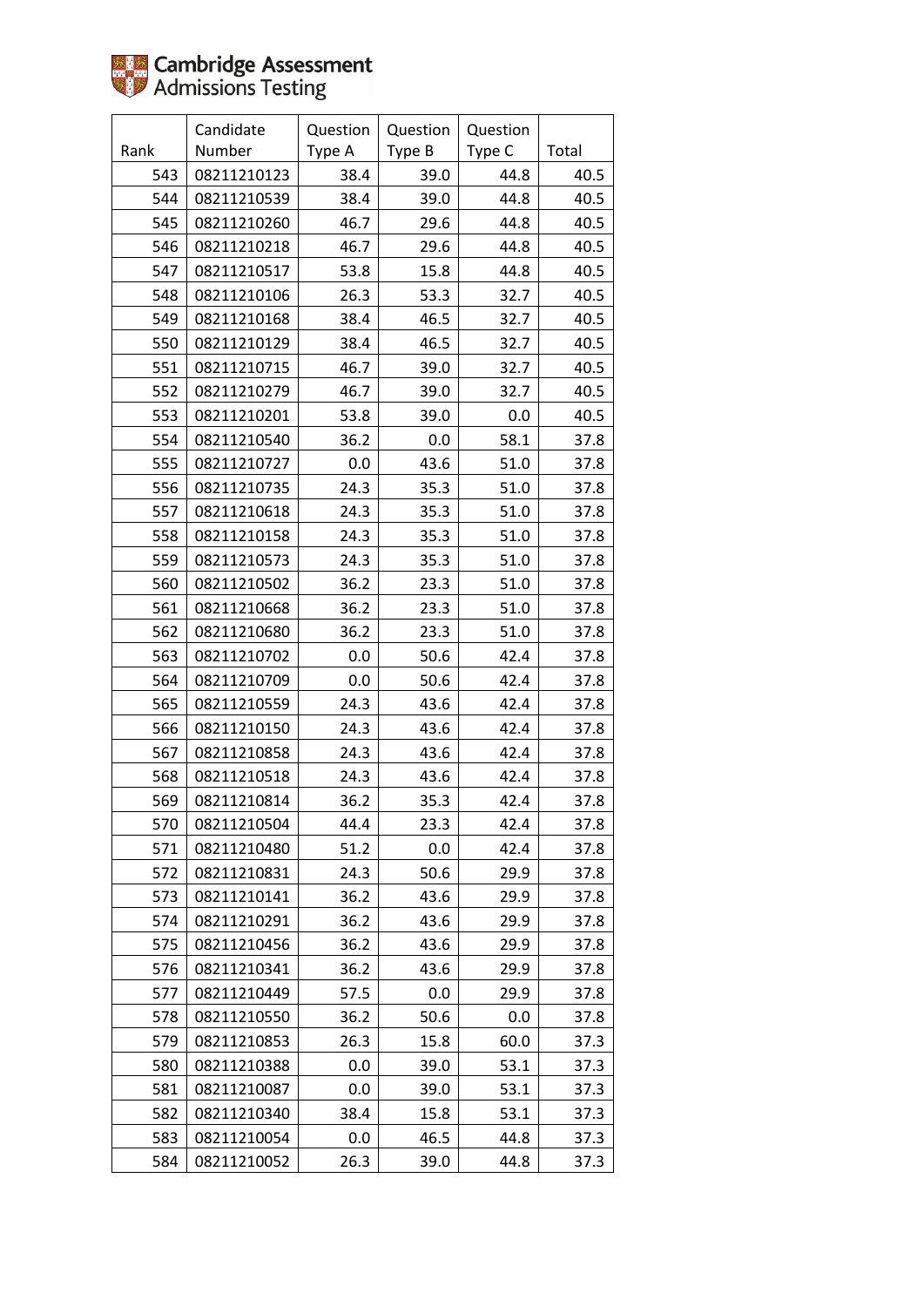

|      | Candidate   | Question | Question | Question |       |
|------|-------------|----------|----------|----------|-------|
| Rank | Number      | Type A   | Type B   | Type C   | Total |
| 585  | 08211210800 | 26.3     | 39.0     | 44.8     | 37.3  |
| 586  | 08211210697 | 26.3     | 39.0     | 44.8     | 37.3  |
| 587  | 08211210332 | 26.3     | 39.0     | 44.8     | 37.3  |
| 588  | 08211210370 | 26.3     | 39.0     | 44.8     | 37.3  |
| 589  | 08211210711 | 38.4     | 29.6     | 44.8     | 37.3  |
| 590  | 08211210233 | 38.4     | 29.6     | 44.8     | 37.3  |
| 591  | 08211210673 | 26.3     | 46.5     | 32.7     | 37.3  |
| 592  | 08211210833 | 26.3     | 46.5     | 32.7     | 37.3  |
| 593  | 08211210424 | 26.3     | 46.5     | 32.7     | 37.3  |
| 594  | 08211210191 | 26.3     | 46.5     | 32.7     | 37.3  |
| 595  | 08211210700 | 26.3     | 46.5     | 32.7     | 37.3  |
| 596  | 08211210464 | 26.3     | 46.5     | 32.7     | 37.3  |
| 597  | 08211210817 | 26.3     | 46.5     | 32.7     | 37.3  |
| 598  | 08211210485 | 26.3     | 46.5     | 32.7     | 37.3  |
| 599  | 08211210386 | 38.4     | 39.0     | 32.7     | 37.3  |
| 600  | 08211210314 | 38.4     | 39.0     | 32.7     | 37.3  |
| 601  | 08211210316 | 38.4     | 39.0     | 32.7     | 37.3  |
| 602  | 08211210819 | 46.7     | 29.6     | 32.7     | 37.3  |
| 603  | 08211210351 | 0.0      | 60.0     | 0.0      | 37.3  |
| 604  | 08211210335 | 26.3     | 53.3     | 0.0      | 37.3  |
| 605  | 08211210187 | 26.3     | 53.3     | 0.0      | 37.3  |
| 606  | 08211210541 | 26.3     | 53.3     | 0.0      | 37.3  |
| 607  | 08211210827 | 26.3     | 53.3     | 0.0      | 37.3  |
| 608  | 08211210793 | 38.4     | 46.5     | 0.0      | 37.3  |
| 609  | 08211210135 | 46.7     | 39.0     | 0.0      | 37.3  |
| 610  | 08211210125 | 0.0      | 35.3     | 51.0     | 34.4  |
| 611  | 08211210130 | 0.0      | 35.3     | 51.0     | 34.4  |
| 612  | 08211210732 | 0.0      | 35.3     | 51.0     | 34.4  |
| 613  | 08211210448 | 24.3     | 23.3     | 51.0     | 34.4  |
| 614  | 08211210737 | 24.3     | 23.3     | 51.0     | 34.4  |
| 615  | 08211210484 | 36.2     | 0.0      | 51.0     | 34.4  |
| 616  | 09211210405 | 0.0      | 43.6     | 42.4     | 34.4  |
| 617  | 08211210769 | 0.0      | 43.6     | 42.4     | 34.4  |
| 618  | 08211210681 | 24.3     | 35.3     | 42.4     | 34.4  |
| 619  | 08211210414 | 24.3     | 35.3     | 42.4     | 34.4  |
| 620  | 08211210580 | 24.3     | 35.3     | 42.4     | 34.4  |
| 621  | 08211210235 | 24.3     | 35.3     | 42.4     | 34.4  |
| 622  | 08211210330 | 36.2     | 23.3     | 42.4     | 34.4  |
| 623  | 08211210393 | 36.2     | 23.3     | 42.4     | 34.4  |
| 624  | 08211210856 | 36.2     | 23.3     | 42.4     | 34.4  |
| 625  | 08211210776 | 36.2     | 23.3     | 42.4     | 34.4  |
| 626  | 08211210327 | 0.0      | 50.6     | 29.9     | 34.4  |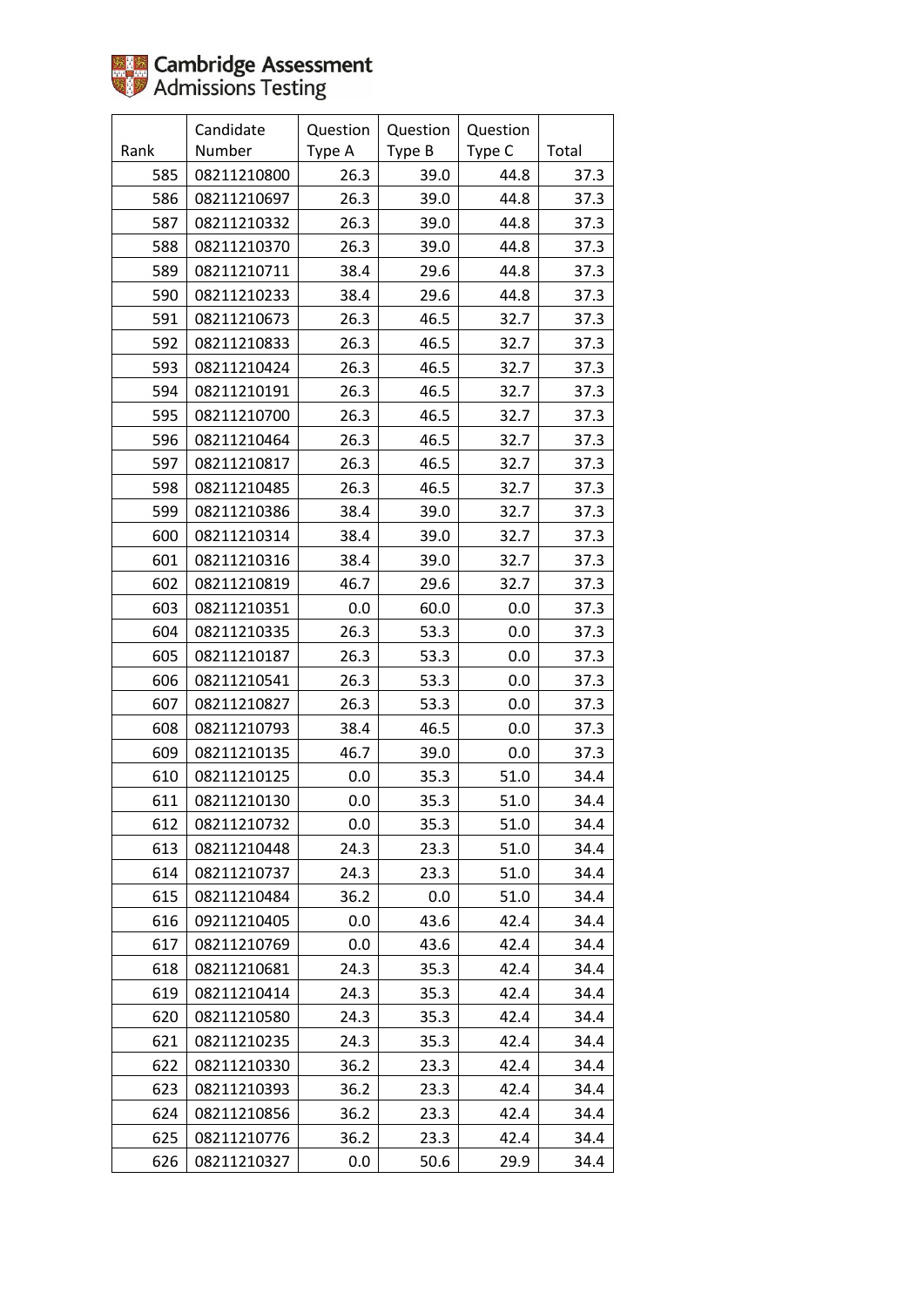

|      | Candidate   | Question | Question | Question |       |
|------|-------------|----------|----------|----------|-------|
| Rank | Number      | Type A   | Type B   | Type C   | Total |
| 627  | 08211210815 | 24.3     | 43.6     | 29.9     | 34.4  |
| 628  | 08211210420 | 24.3     | 43.6     | 29.9     | 34.4  |
| 629  | 08211210322 | 24.3     | 43.6     | 29.9     | 34.4  |
| 630  | 08211210603 | 24.3     | 43.6     | 29.9     | 34.4  |
| 631  | 08211210068 | 36.2     | 35.3     | 29.9     | 34.4  |
| 632  | 08211210571 | 36.2     | 35.3     | 29.9     | 34.4  |
| 633  | 08211210537 | 36.2     | 35.3     | 29.9     | 34.4  |
| 634  | 08211210170 | 36.2     | 35.3     | 29.9     | 34.4  |
| 635  | 08211210745 | 36.2     | 35.3     | 29.9     | 34.4  |
| 636  | 08211210317 | 44.4     | 23.3     | 29.9     | 34.4  |
| 637  | 08211210556 | 36.2     | 43.6     | 0.0      | 34.4  |
| 638  | 08211210600 | 44.4     | 35.3     | 0.0      | 34.4  |
| 639  | 08211210438 | $0.0\,$  | 15.8     | 60.0     | 33.7  |
| 640  | 08211210181 | 0.0      | 15.8     | 60.0     | 33.7  |
| 641  | 08211210247 | 26.3     | 0.0      | 60.0     | 33.7  |
| 642  | 08211210384 | 26.3     | 15.8     | 53.1     | 33.7  |
| 643  | 08211210505 | 26.3     | 15.8     | 53.1     | 33.7  |
| 644  | 08211210557 | 26.3     | 15.8     | 53.1     | 33.7  |
| 645  | 08211210584 | 0.0      | 39.0     | 44.8     | 33.7  |
| 646  | 08211210549 | 0.0      | 39.0     | 44.8     | 33.7  |
| 647  | 08211210802 | 26.3     | 29.6     | 44.8     | 33.7  |
| 648  | 08211210567 | 38.4     | 15.8     | 44.8     | 33.7  |
| 649  | 08211210759 | 26.3     | 39.0     | 32.7     | 33.7  |
| 650  | 08211210597 | 38.4     | 29.6     | 32.7     | 33.7  |
| 651  | 08211210227 | 38.4     | 29.6     | 32.7     | 33.7  |
| 652  | 08211210298 | 26.3     | 46.5     | 0.0      | 33.7  |
| 653  | 08211210268 | 26.3     | 46.5     | 0.0      | 33.7  |
| 654  | 08211210787 | 0.0      | 0.0      | 58.1     | 30.4  |
| 655  | 08211210016 | 0.0      | 23.3     | 51.0     | 30.4  |
| 656  | 08211210425 | 24.3     | 23.3     | 42.4     | 30.4  |
| 657  | 08211210375 | 24.3     | 23.3     | 42.4     | 30.4  |
| 658  | 08211210679 | 24.3     | 23.3     | 42.4     | 30.4  |
| 659  | 08211210189 | 24.3     | 23.3     | 42.4     | 30.4  |
| 660  | 08211210365 | 24.3     | 23.3     | 42.4     | 30.4  |
| 661  | 08211210455 | 36.2     | 0.0      | 42.4     | 30.4  |
| 662  | 08211210823 | 36.2     | 0.0      | 42.4     | 30.4  |
| 663  | 08211210278 | 0.0      | 43.6     | 29.9     | 30.4  |
| 664  | 08211210057 | 24.3     | 35.3     | 29.9     | 30.4  |
| 665  | 08211210040 | 24.3     | 35.3     | 29.9     | 30.4  |
| 666  | 08211210757 | 36.2     | 23.3     | 29.9     | 30.4  |
| 667  | 08211210638 | 36.2     | 35.3     | 0.0      | 30.4  |
| 668  | 08211210325 | 44.4     | 23.3     | 0.0      | 30.4  |